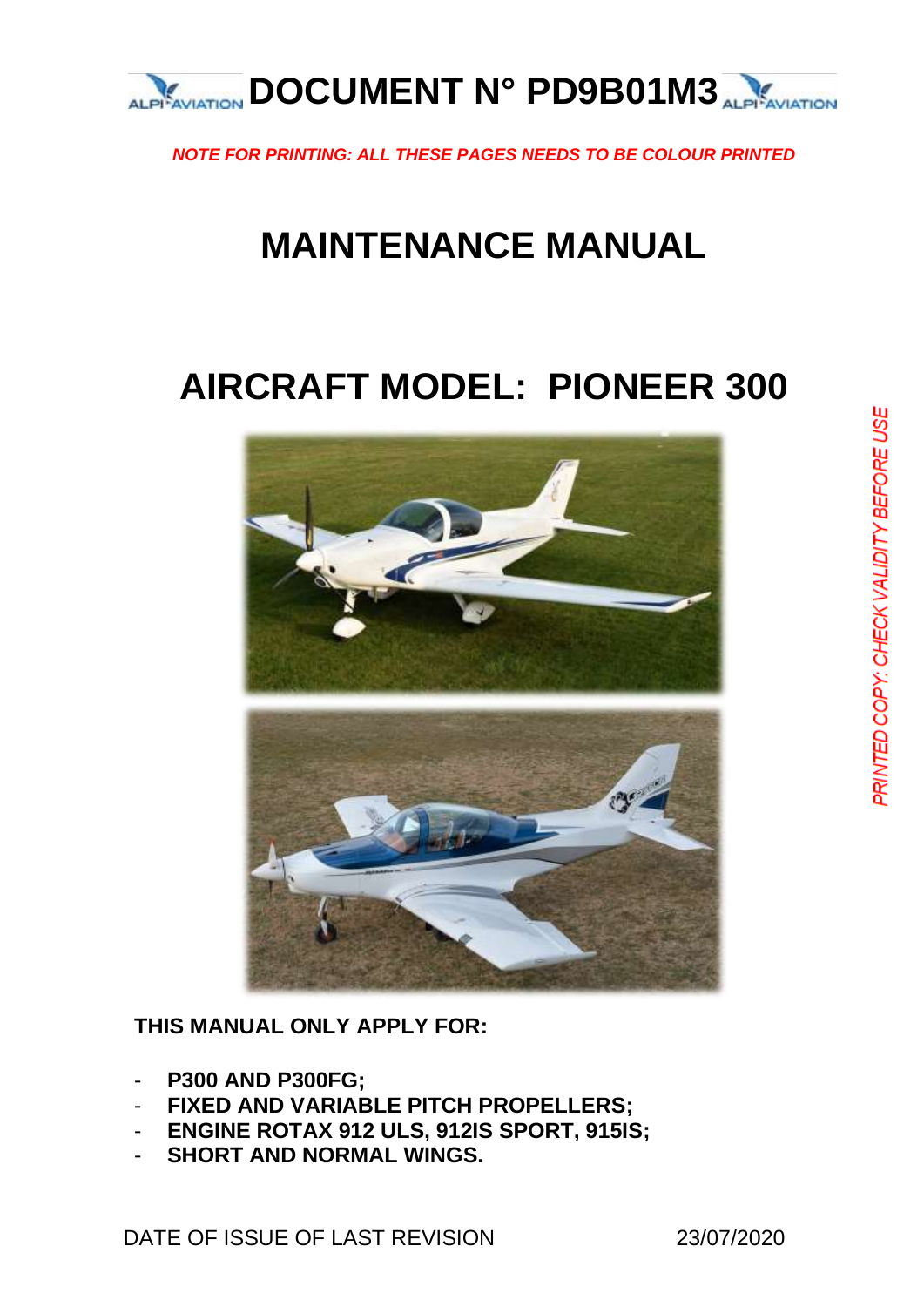#### **LIST OF VALID PAGES**

**This Manual is made by 34 pages (including the annexes), original and emended pages are herein listed:**

| <b>DOCUMENT REVISION SUMMARY</b>                 |            |                                                                                         |
|--------------------------------------------------|------------|-----------------------------------------------------------------------------------------|
| <b>REVISION</b><br><b>DATE</b><br><b>CHANGES</b> |            |                                                                                         |
| 1/07/2019<br>-Document issue                     |            |                                                                                         |
|                                                  | 17/06/2020 | -Definition of primary and secondary structures<br>-List of materials for quick repairs |
| - aircraft TBO definition at 2000h<br>25/06/2020 |            |                                                                                         |
|                                                  | 23/07/2020 | Definition of special tools, placard and markings                                       |

Table 1: history of document revisions

#### **CAUTION**

<span id="page-1-0"></span>THIS MANUAL IS VALID ONLY IF IT CONTAINS ALL OF THE ORIGINAL AND REVISED PAGES LISTED ABOVE. EACH PAGE TO BE REVISED MUST BE REMOVED, SHREDDED AND LATER REPLACED WITH THE NEW, REVISED PAGE IN THE EXACT SAME PLACE IN THE MANUAL.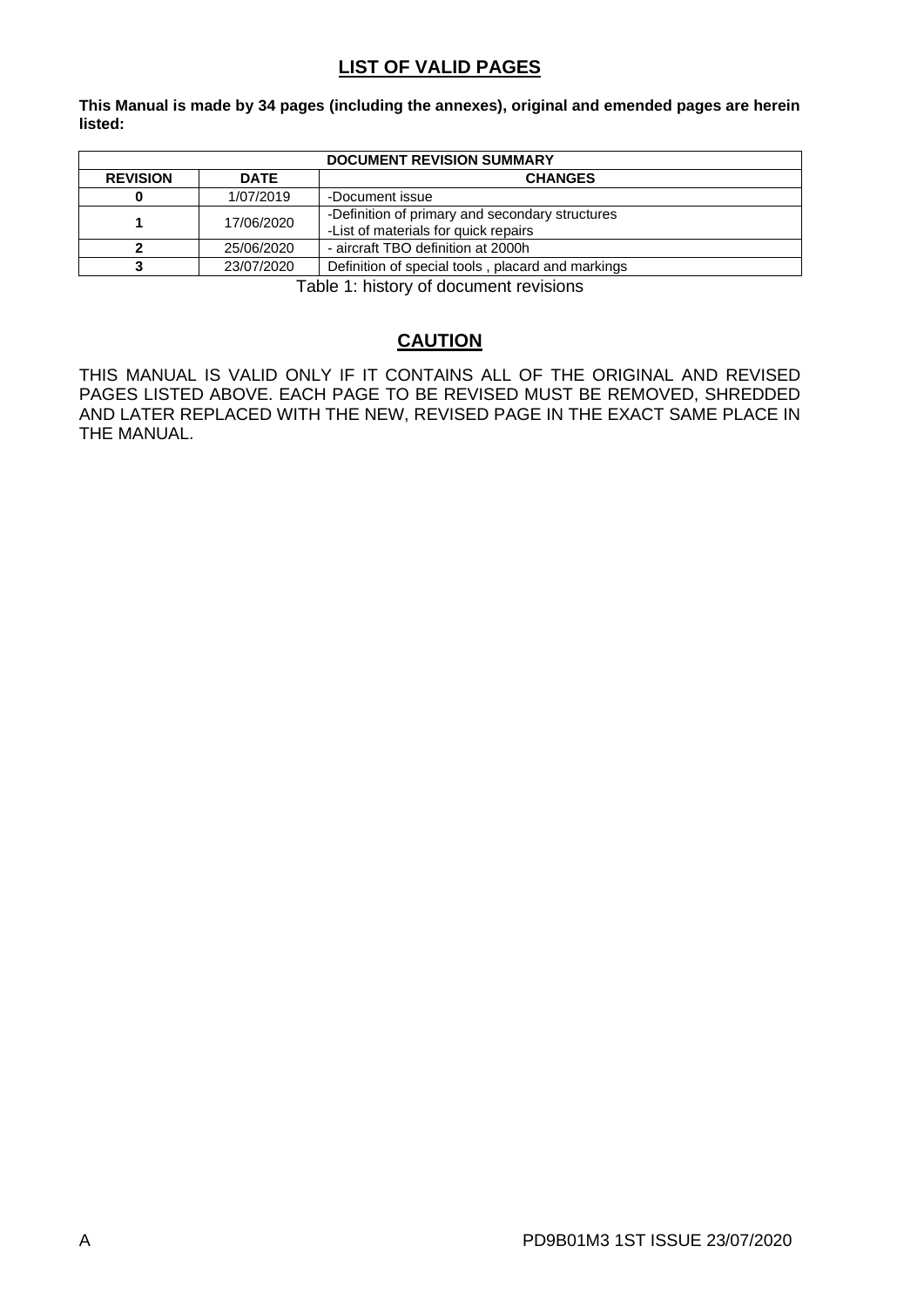# **TABLE OF CONTENTS**

| 1 |                |                                                                      |  |
|---|----------------|----------------------------------------------------------------------|--|
|   | 1.1            |                                                                      |  |
|   | 1.2            |                                                                      |  |
|   | 1.3            |                                                                      |  |
|   |                | 1.3.1                                                                |  |
|   | 1.4            |                                                                      |  |
|   | 1.5            |                                                                      |  |
|   | 1.6            |                                                                      |  |
|   | 1.7            |                                                                      |  |
|   |                | 1.7.1                                                                |  |
|   |                |                                                                      |  |
|   |                |                                                                      |  |
|   | 1.7.4<br>1.7.5 |                                                                      |  |
|   | 1.8            |                                                                      |  |
|   | 1.9            |                                                                      |  |
|   | 1.10           |                                                                      |  |
|   | 1.11           |                                                                      |  |
|   | 1.12           |                                                                      |  |
|   |                | 1.12.1 Instruction for reporting possible safety/flight concerns  16 |  |
|   |                |                                                                      |  |
|   |                |                                                                      |  |
|   |                |                                                                      |  |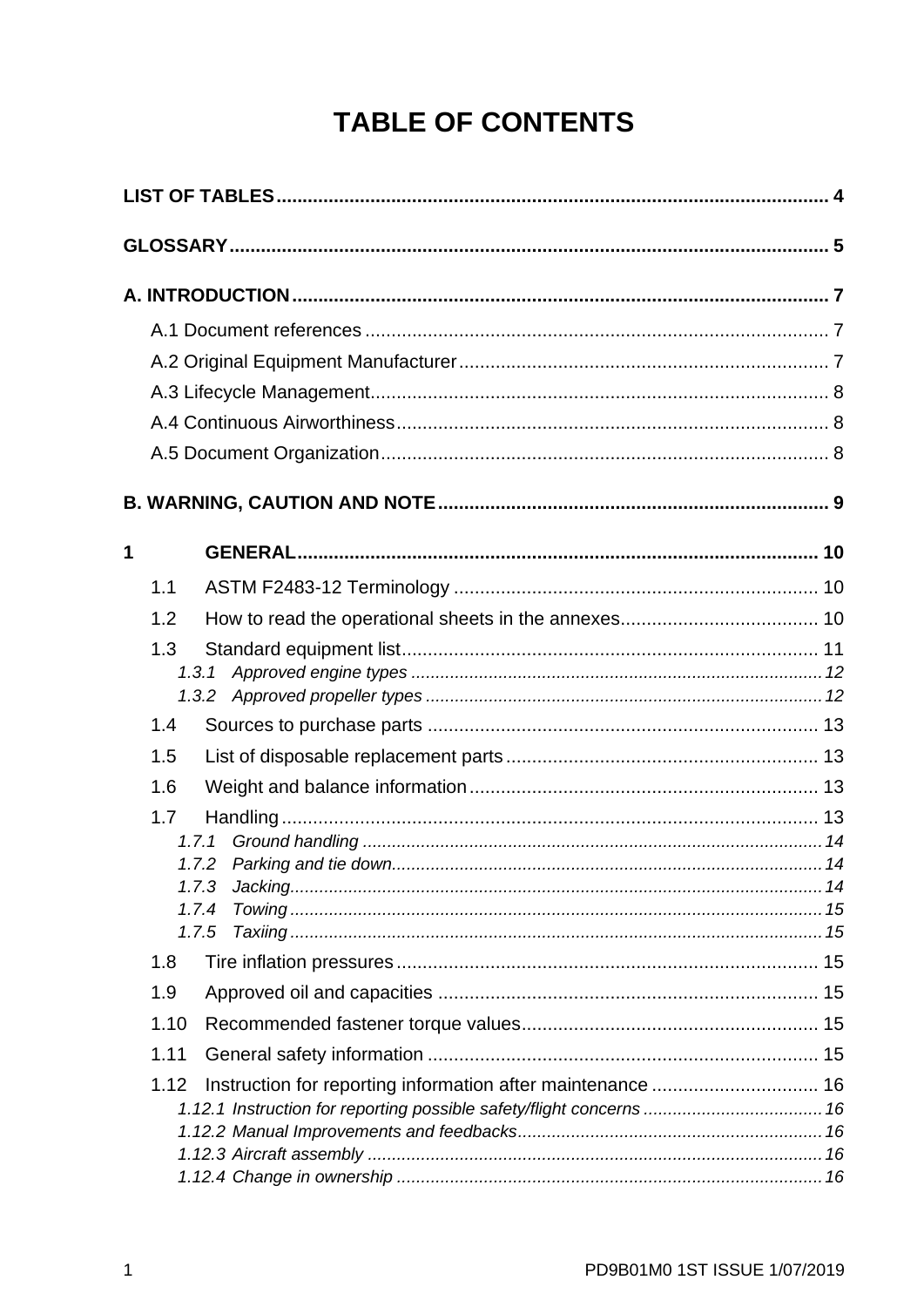| $\overline{\mathbf{2}}$ |                |  |
|-------------------------|----------------|--|
|                         | 2.1            |  |
|                         | 2.2            |  |
|                         | 2.3            |  |
|                         | 2.4            |  |
|                         | 2.5            |  |
|                         | 2.6            |  |
|                         | 2.7            |  |
|                         |                |  |
| 3                       |                |  |
|                         | 3.1            |  |
|                         | 3.1.1          |  |
|                         | 3.1.2          |  |
|                         | 3.1.3<br>3.1.4 |  |
|                         | 3.1.5          |  |
| 4                       |                |  |
|                         | 4.1            |  |
|                         | 4.2            |  |
|                         | 4.3            |  |
|                         | 4.4            |  |
|                         | 4.5            |  |
|                         | 4.6            |  |
| 5                       |                |  |
|                         |                |  |
| 6                       |                |  |
| 7                       |                |  |
|                         | 7.1            |  |
| 8                       |                |  |
|                         | 8.1            |  |
|                         | 8.2            |  |
| 9                       |                |  |
|                         | 9.1            |  |
|                         | 9.2            |  |
|                         |                |  |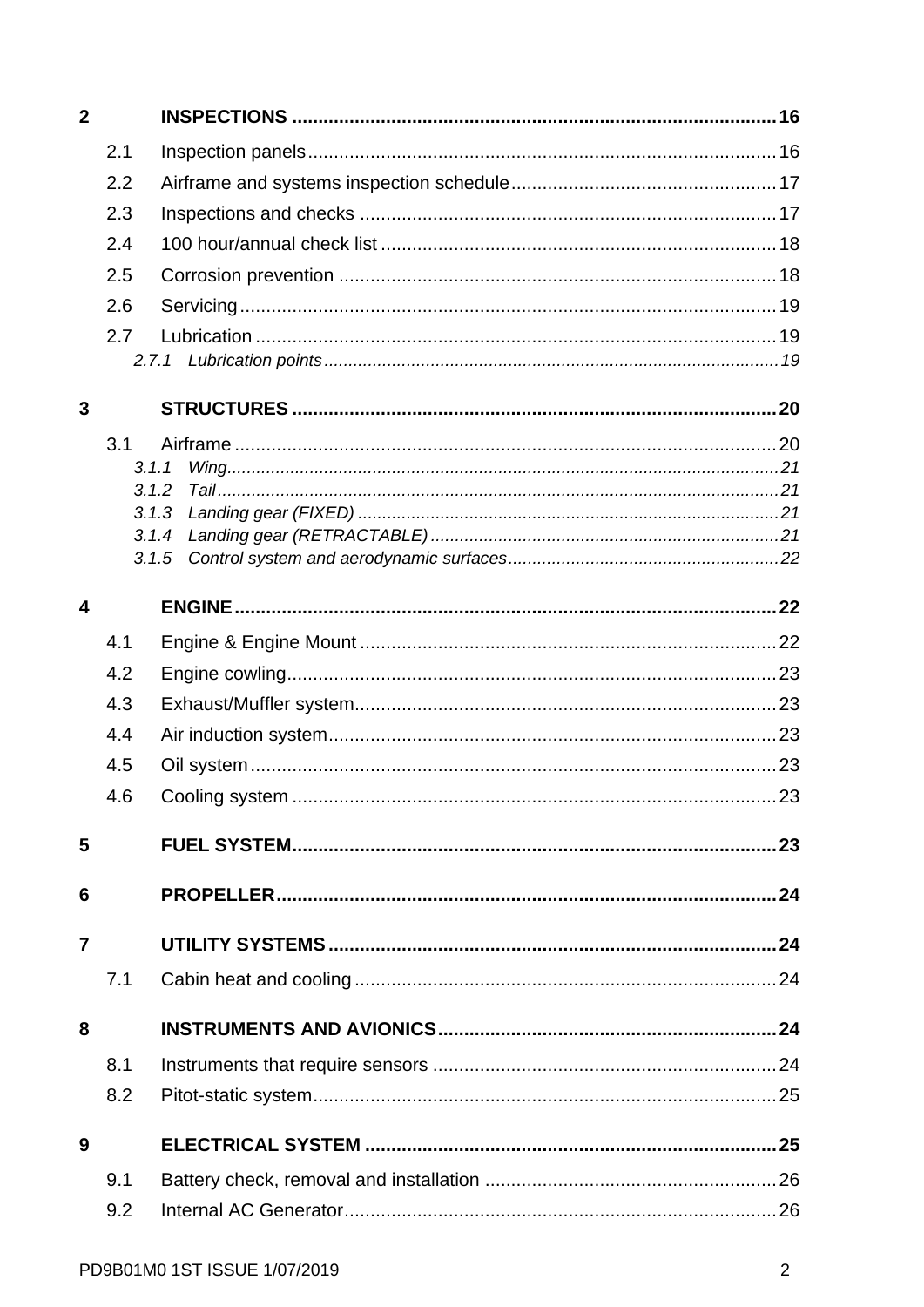|    | 9.3             |                                                                  |  |
|----|-----------------|------------------------------------------------------------------|--|
|    | 9.4             |                                                                  |  |
|    | 9.5             |                                                                  |  |
|    | 9.6             |                                                                  |  |
| 10 |                 |                                                                  |  |
|    | 10.1            |                                                                  |  |
|    | 10.2            |                                                                  |  |
|    | 10.3            |                                                                  |  |
|    | 10.4            |                                                                  |  |
| 11 |                 |                                                                  |  |
| 12 |                 |                                                                  |  |
|    |                 |                                                                  |  |
|    |                 | ANNEX A: CHECKLIST OF MAINTENANCE OPERATIONAL SHEETS, PD9001A029 |  |
|    |                 |                                                                  |  |
|    |                 | ANNEX C: IMPROVEMENTS, CORRECTIONS AND FEEDBACKS  31             |  |
|    | <b>ANNEX D:</b> |                                                                  |  |
|    |                 |                                                                  |  |
|    |                 |                                                                  |  |
|    |                 |                                                                  |  |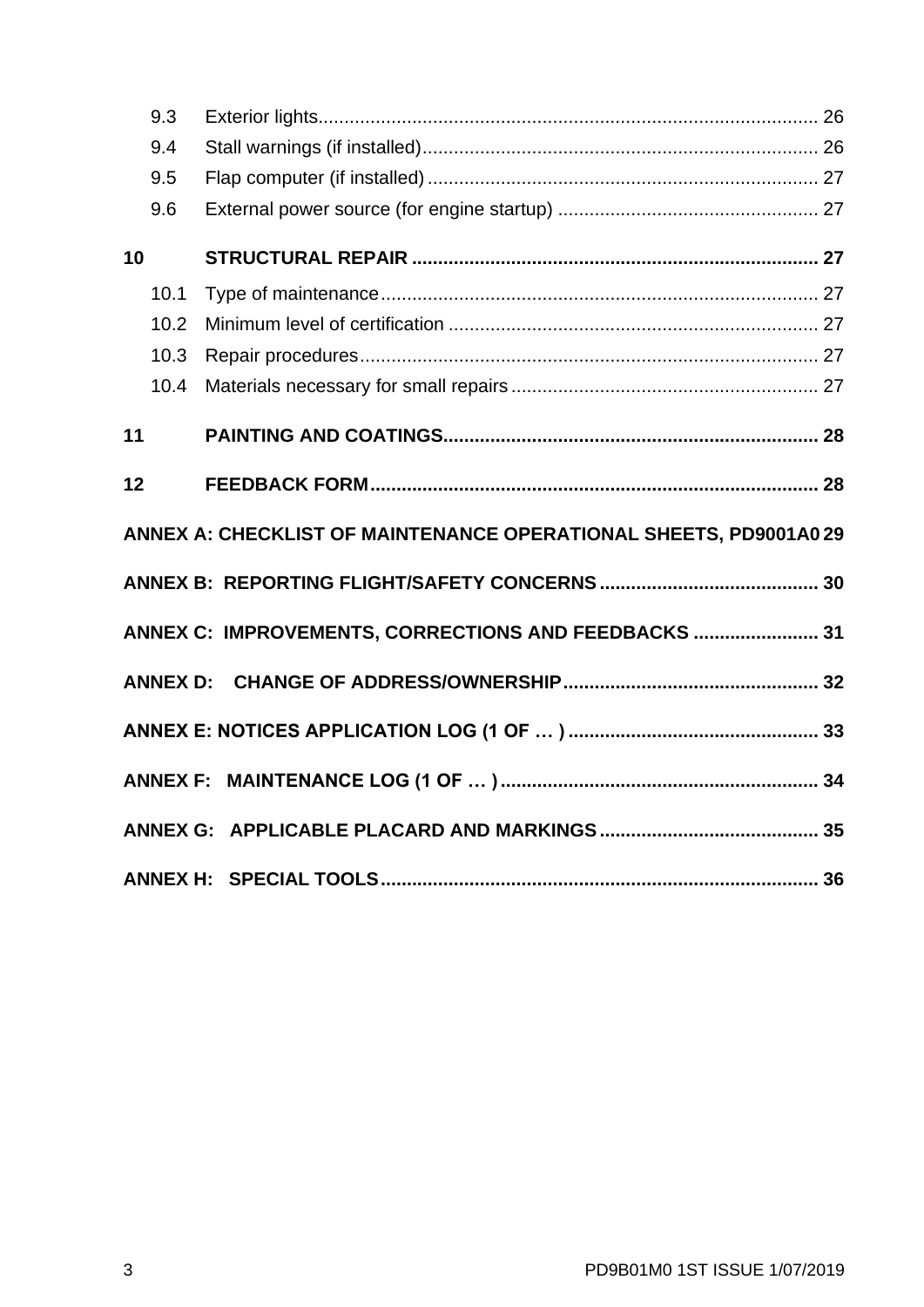### **LIST OF TABLES**

<span id="page-5-0"></span>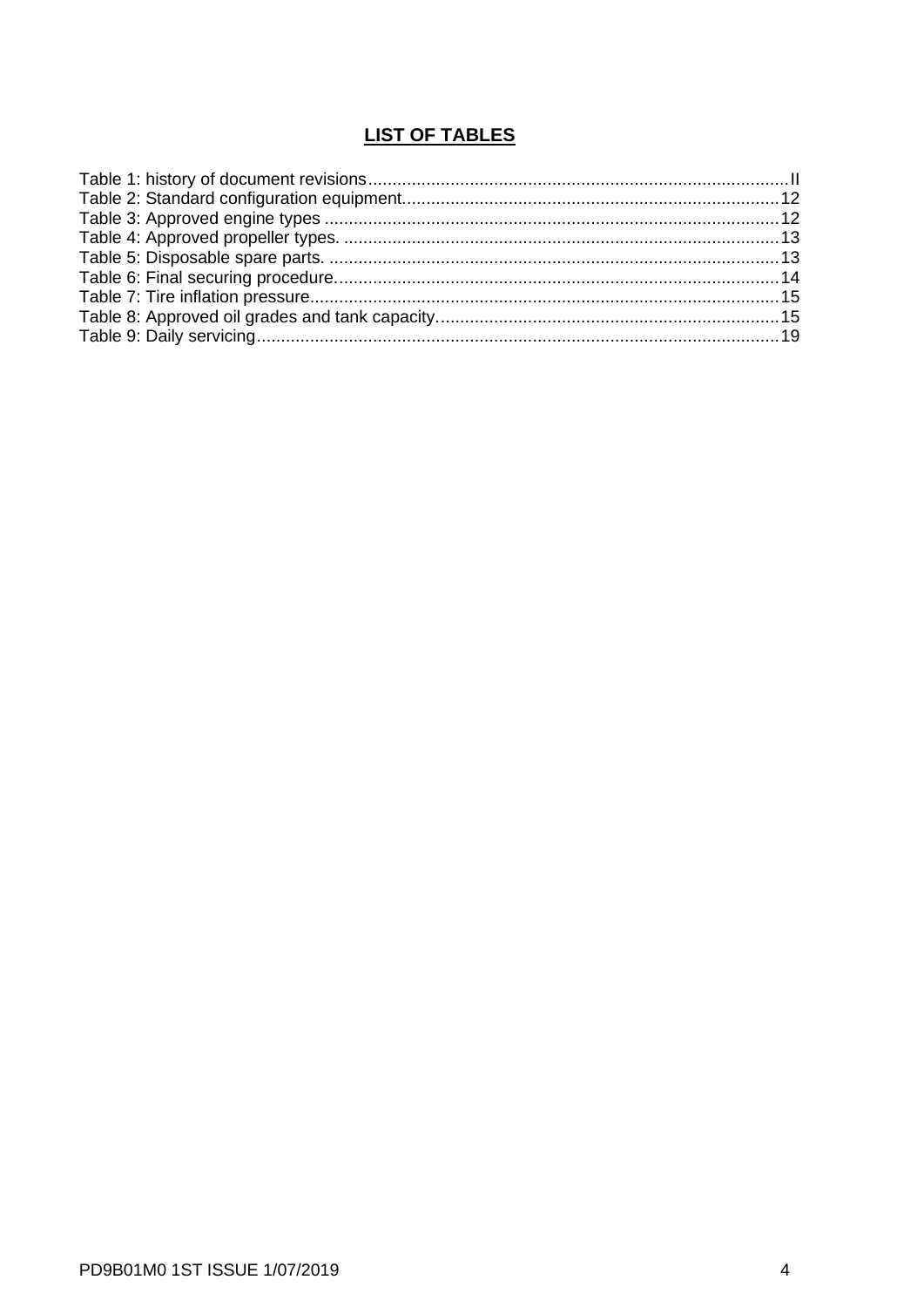### **GLOSSARY**

<span id="page-6-0"></span>

| $\rm ^{\circ}C$  | Degrees Celsius (Centigrade)                                                              |  |
|------------------|-------------------------------------------------------------------------------------------|--|
| °F               | <b>Degrees Fahrenheit</b>                                                                 |  |
| <b>AOD</b>       | Aft of Datum                                                                              |  |
| <b>ASI</b>       | Air Speed Indicator                                                                       |  |
| <b>ASTM</b>      | American Standard for Testing & Materials                                                 |  |
| Aux              | Auxiliary                                                                                 |  |
| <b>BHP</b>       | <b>Brake Horse Power</b>                                                                  |  |
| CG               | <b>Center of Gravity</b>                                                                  |  |
| <b>CHT</b>       | <b>Cylinder Head Temperature</b>                                                          |  |
| <b>EGT</b>       | <b>Exhaust Gas Temperature</b>                                                            |  |
| <b>EGT-Split</b> | Difference between the actual highest EGT value and the actual lowest<br><b>EGT</b> value |  |
| <b>EOM</b>       | <b>Engine Operators Manual</b>                                                            |  |
| FG               | <b>Fixed Gear</b>                                                                         |  |
| fpm              | Feet per minute                                                                           |  |
| ft               | Feet                                                                                      |  |
| <b>FTS</b>       | <b>Flight Training Supplement</b>                                                         |  |
| gal              | Gallons                                                                                   |  |
| h                | hour                                                                                      |  |
| <b>IAS</b>       | <b>Indicated Air Speed</b>                                                                |  |
| <b>IFR</b>       | <b>Instrument Flight Rules</b>                                                            |  |
| <b>KCAS</b>      | Calibrated Air Speed in Km/h (and in Kts)                                                 |  |
| Kg               | Kilograms                                                                                 |  |
| <b>KIAS</b>      | Indicated Air Speed in Km/h (and in Kts)                                                  |  |
| kt               | Knots                                                                                     |  |
| <b>KTAS</b>      | <b>Calibrated True Air Speed</b>                                                          |  |
| L                | Left                                                                                      |  |
| I                | Liters                                                                                    |  |
| lb               | Pounds                                                                                    |  |
| LE               | Leading Edge                                                                              |  |
| <b>LMM</b>       | Line Maintenance Manual                                                                   |  |
| <b>MAC</b>       | Mean Aerodynamic Chord                                                                    |  |
| <b>MAUW</b>      | Maximum All UP Weight                                                                     |  |
| max              | Maximum                                                                                   |  |
| <b>MRA</b>       | Major Repair and Alteration                                                               |  |
| <b>MTOW</b>      | Maximum Takeoff Weight                                                                    |  |
| nmi              | <b>Nautical Miles</b>                                                                     |  |
| <b>OAT</b>       | <b>Outside Air Temperature</b>                                                            |  |
| ODDP             | <b>Owner Delivery Documentation Package</b>                                               |  |
| <b>OEM</b>       | <b>Original Equipment Manufacturer</b>                                                    |  |
| <b>OPT</b>       | Optional                                                                                  |  |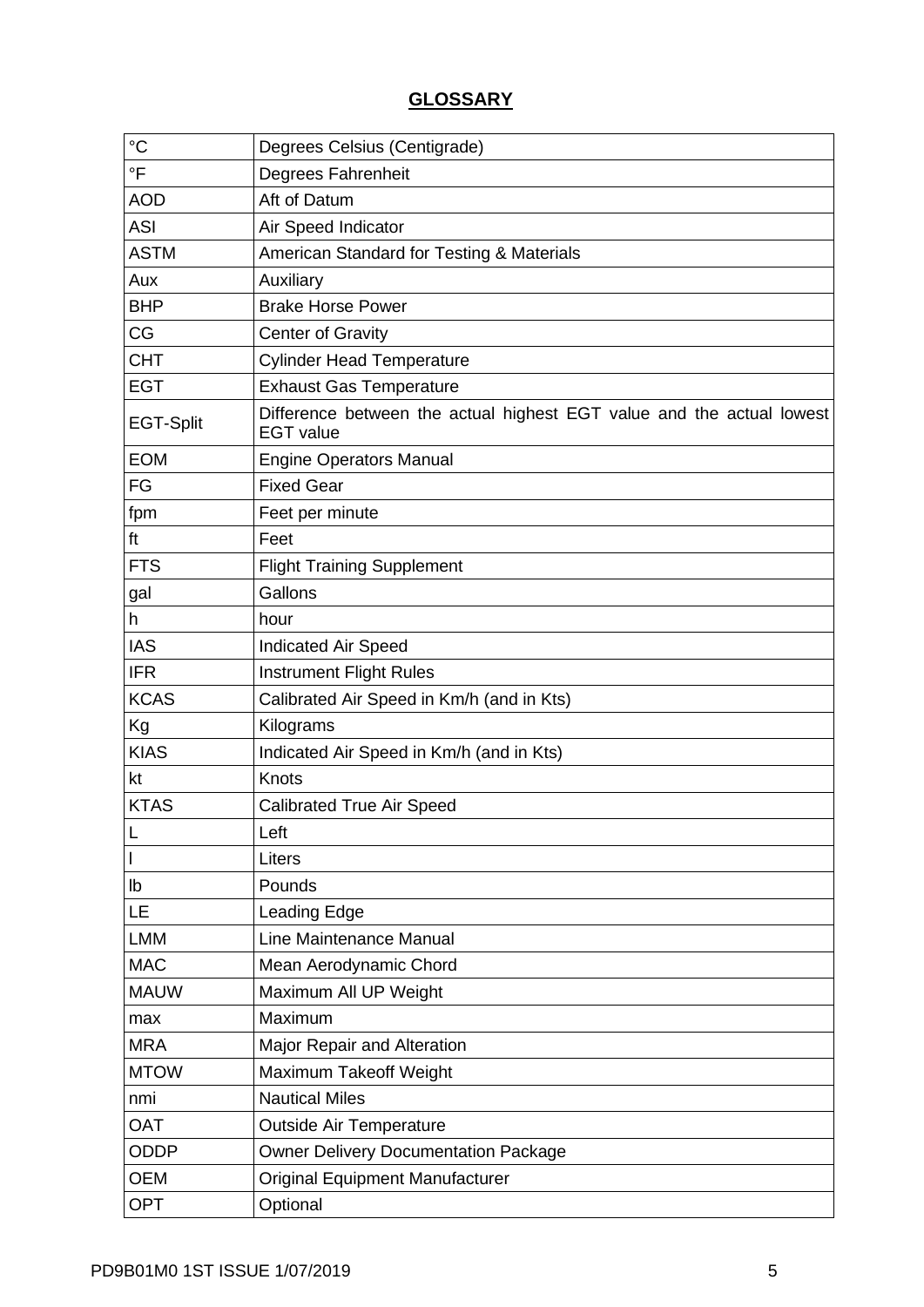| <b>OS</b>  | <b>Operational Sheets</b>       |
|------------|---------------------------------|
| <b>POH</b> | <b>Pilot Operating Handbook</b> |
| R          | Right                           |
| <b>RON</b> | <b>Research Octane Number</b>   |
| <b>RPM</b> | <b>Revolution per Minute</b>    |
| sec        | Seconds                         |
| SI         | International System of Units   |
| <b>STD</b> | Standard                        |
| <b>VFR</b> | <b>Visual Flight Rules</b>      |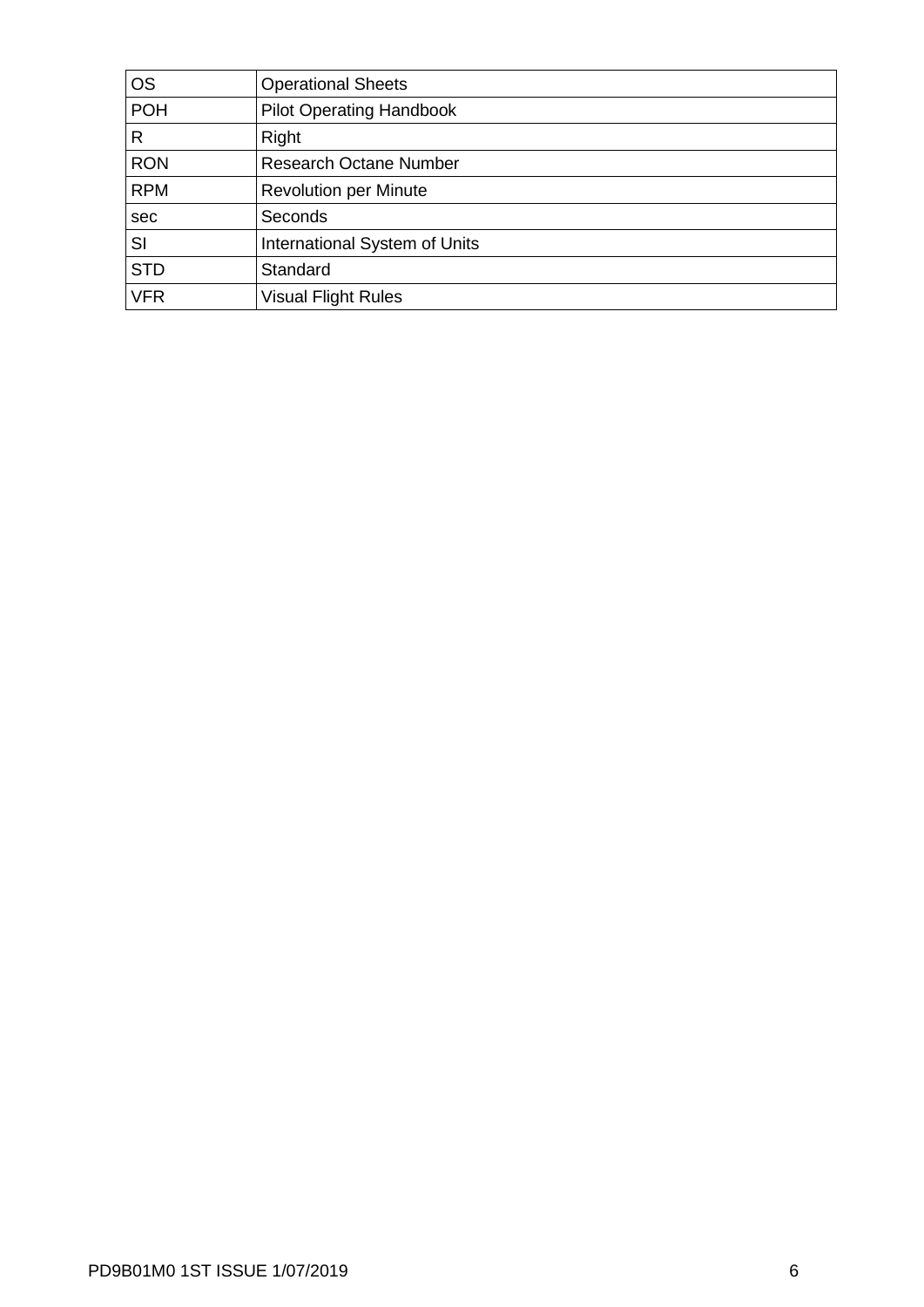# <span id="page-8-0"></span>**A. INTRODUCTION**

The Maintenance Manual here presented provides the guidelines for the qualifications to accomplish the various levels of maintenance on Pioneer 300 aircrafts. It also represents a continuous part of the Pilot's Operating Handbook delivered together with this manual. For this reason, some arguments will be just recalled instead of being fully re-written. A careful reading of the engine and propeller manuals is strongly recommended in any case because it will give you more information about safe maintaining and hence it will ensure a safer flight.

This manual contains very detailed indications about maintenance, repairs and alterations providing illustrative sketches on how to do that. Furthermore, indications about periodic inspections and advice about the right care of the overall Pioneer 300 aircrafts are also provided into this manual in order to give you all the satisfactory indications towards the correct operations.

Pioneer 300 aircrafts are built with some parts not manufactured by Alpi Aviation, for those it is necessary to refer to the original manufacturer's manual in order to get complete information.

Pioneer 300 aircrafts legal WARRANTY is guaranteed only if:

1) the herein prescribed maintenance is carried out by the appropriate personnel, recorded in the Table of ANNEX F and stored in the aircraft logbook;

2) the Mandatory Service Bulletins are applied and recorded in the Table of ANNEX E and stored in the aircraft logbook.

### <span id="page-8-1"></span>*A.1 Document references*

This manual has been prepared according to the standard ASTM F2483-12, while Pioneer 300 aircrafts have been shown to comply with standard ASTM F2245. This aircraft must be maintained following the standard ASTM F2295, Standard Practice for Continued Operational Safety Monitoring of a Light Sport Aircraft. Please note that this standard describes the responsibilities of the Owner/Operator.

Pioneer 300 aircrafts are included into a wider family of P300 aircraft types, mainly divided into Fixed and Retractable landing gear, and for this the airplane only one P300 Maintenance Manual exists.

In details the following ASTM standards have been used to demonstrate compliance and therefore to prepare this document:

- 1) F2483-12 Standard Practice for Maintenance and the Development of Maintenance Manuals for Light Sport Aircraft;
- 2) F2245-12d Standard Specification for Design and Performance of Light Sport Aircraft;
- 3) F2279-06 Standard Practice for Quality Assurance in the Manufacture of Fixed Wing Light Sport Aircraft;
- 4) F2295-06 Standard Practice for Continued Operational Safety Monitoring of a Light Sport Aircraft;
- 5) F2746-12 Standard Specification for Pilot's Operating Handbook (POH) for Light Sport Aircraft;
- <span id="page-8-3"></span><span id="page-8-2"></span>6) F2930-12 Standard Guide for Compliance with Light Sport Aircraft Standards.

### *A.2 Original Equipment Manufacturer*

The Pioneer 300 aircrafts have been manufactured by Alpi Aviation Srl whose contact information are herein listed: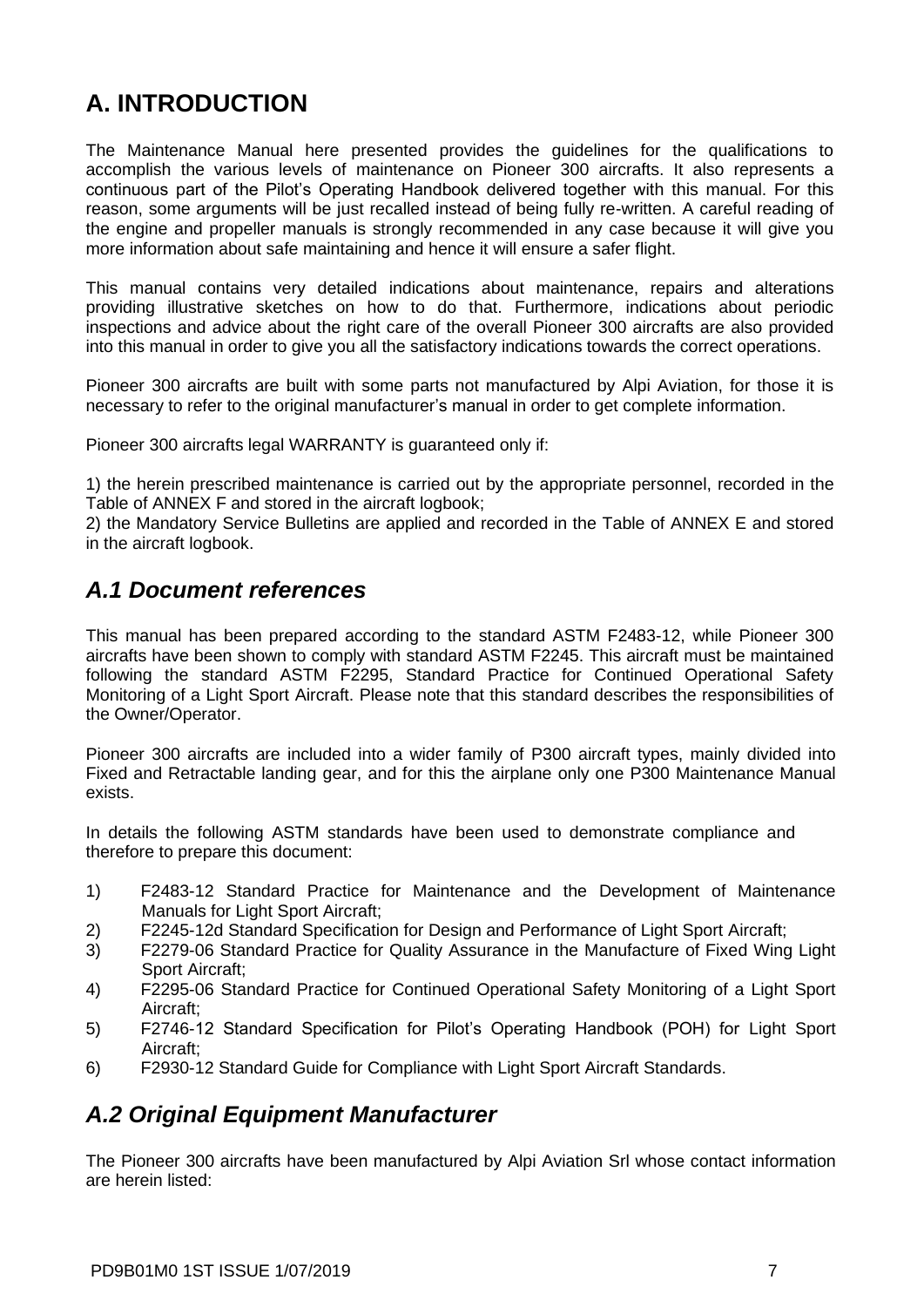Name: Alpi Aviation Srl: Location: Via dei Templari 24, 33080, San Quirino (PN), Italy Phone N°: +39 (0) 434 370496<br>Fax N°: +39 (0) 434 360713 Fax  $N^{\circ}$ :  $+39(0)$  434 360713<br>Email:  $\frac{\text{info} @ \text{alpiaviation.co}}{100}$ Email: [info@alpiaviation.com](mailto:info@alpiaviation.com)<br>Website: www.alpiaviation.com [www.alpiaviation.com](http://www.alpiaviation.com/)

## <span id="page-9-0"></span>*A.3 Lifecycle Management*

The aircraft owner shall comply with all requirements, procedures and limitations with respect to the Maintenance Manual instructions prescribed in this manual. It is responsibility of the aircraft owner to maintain this manual up to date and to report the date of incorporation and his signature on the Amendment Record Sheet. Whenever the revision status of his manual could be in question, each owner should contact the local Alpi Aviation Dealer, or directly Alpi Aviation Srl in Italy. No entries or endorsements may be made to this Manual except in the manner and by persons authorized for the purpose. In case of aircraft damage or personal injury resulting from noncompliance to instructions in the manual, Alpi Aviation Srl denies all responsibility. All text, design, layout and graphics are owned by Alpi Aviation Srl. Therefore, this manual and any of its contents may not be copied or distributed in any manner (electronic, web or printed) without the prior consent of Alpi Aviation Srl.

#### **WARNING**

**IT IS MANDATORY TO CAREFULLY STUDY THIS MANUAL PRIOR TO USE OF AIRCRAFT. IT IS ASSUMED THAT THE OWNER THAT WILL NOT NOTIFY ANY "REQUEST OF CLARIFICATION/MODIFICATION" USING THE ATTACHED FORM IN ANNEX C WITHIN 30 DAYS FROM THE AIRCRAFT PURCHASE, WILL FULLY AGREE ON THE CONTENT.**

#### **WARNING**

**IT IS MANDATORY TO FILL THE MAINTENANCE LOG SHEETS IN ANNEX F WITH ALL THE USEFUL RECORDS THAT PERMIT TRACKING OF THE AIRCRAFT MAINTENANCE HISTORY. THIS LOG MUST BE SIGNED BY THE PERSON IN CHARGE FOR THE SINGLE TASK ACCOMPLISHED.**

### <span id="page-9-1"></span>*A.4 Continuous Airworthiness*

It is a Pilot/Owner responsibility to get access to continuous airworthiness NOTICES by registering himself into the Company website (Customer page), in order to get a Customer account. NOTICES include:

- Safety Alert;
- Service Bulletin:
- Notification.

### <span id="page-9-2"></span>*A.5 Document Organization*

The document has been organized in sections as herein summarized:

| <b>CHAPTER 1</b> | general information, |
|------------------|----------------------|
| <b>CHAPTER 2</b> | inspections,         |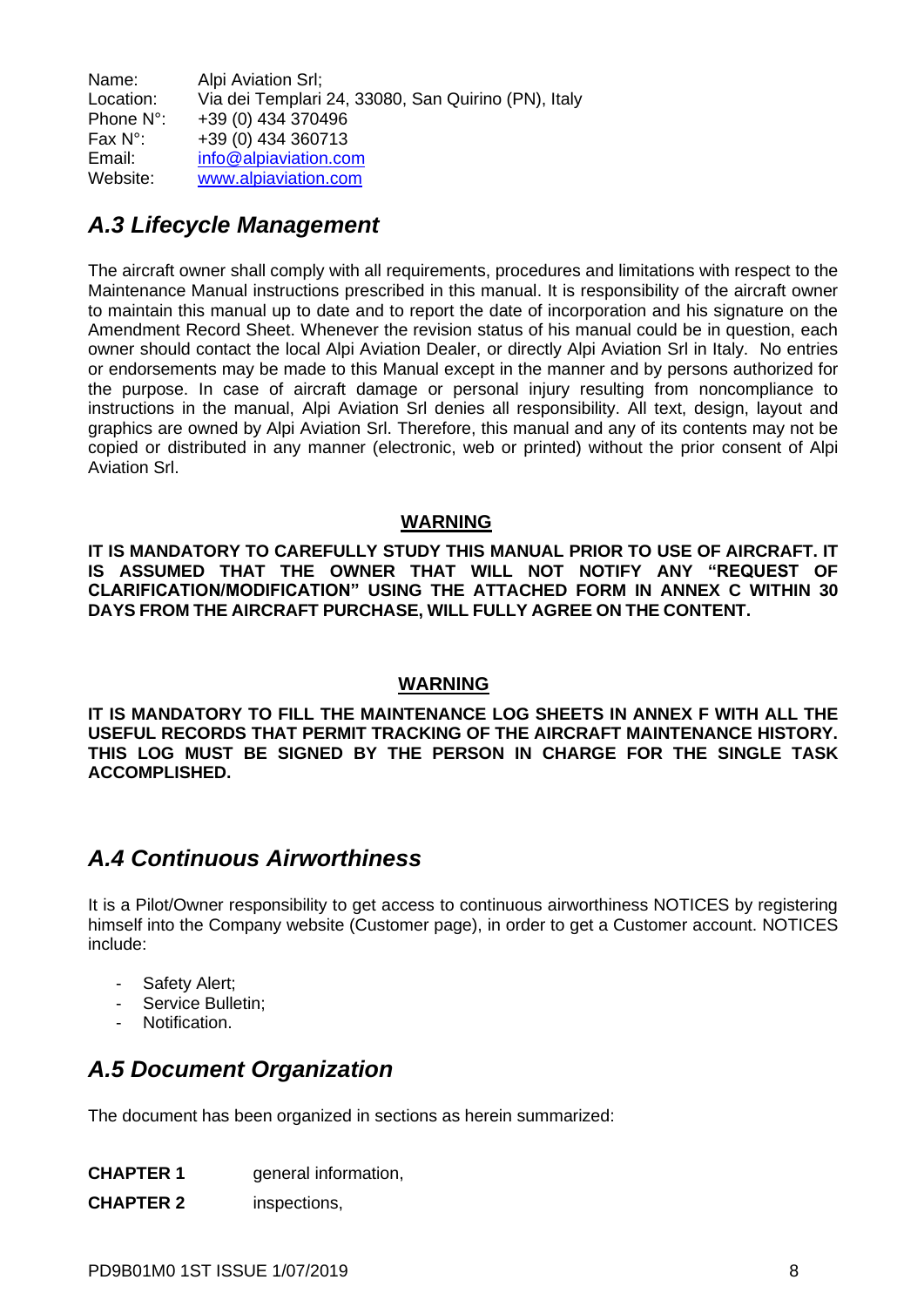| <b>CHAPTER 3</b>  | primary structure,                             |
|-------------------|------------------------------------------------|
| <b>CHAPTER 4</b>  | engine and power plant,                        |
| <b>CHAPTER 5</b>  | fuel system,                                   |
| <b>CHAPTER 6</b>  | propeller,                                     |
| <b>CHAPTER 7</b>  | utility systems,                               |
| <b>CHAPTER 8</b>  | instrument and avionics,                       |
| <b>CHAPTER 9</b>  | electrical system,                             |
| <b>CHAPTER 10</b> | structural repair approach,                    |
| <b>CHAPTER 11</b> | painting and coating aspects,                  |
| <b>CHAPTER 12</b> | feedback form                                  |
| <b>ANNEX A</b>    | Checklist of maintenance operation             |
| <b>ANNEX B</b>    | reporting flight/safety concerns format        |
| <b>ANNEX C</b>    | improvements, corrections and feedbacks format |
| <b>ANNEX D</b>    | changing the address or ownership format       |
| <b>ANNEX E</b>    | notices application format                     |
| <b>ANNEX F</b>    | maintenance log format                         |

### <span id="page-10-0"></span>**B. WARNING, CAUTION AND NOTE**

#### **WARNING**

#### **MEANS THAT THE NON-OBSERVATION OF THE CORRESPONDING PROCEDURE LEADS TO AN IMMEDIATE OR IMPORTANT DEGRADATION OF THE FLIGHT SAFETY.**

#### **CAUTION**

MEANS THAT THE NON-OBSERVATION OF THE CORRESPONDING PROCEDURE LEADS TO A MINOR OR TO A MORE OR LESS LONG TERM DEGRADATION OF THE FLIGHT SAFETY.

#### **NOTE**

Draws the attention of any special item not directly related to safety but which is important or unusual.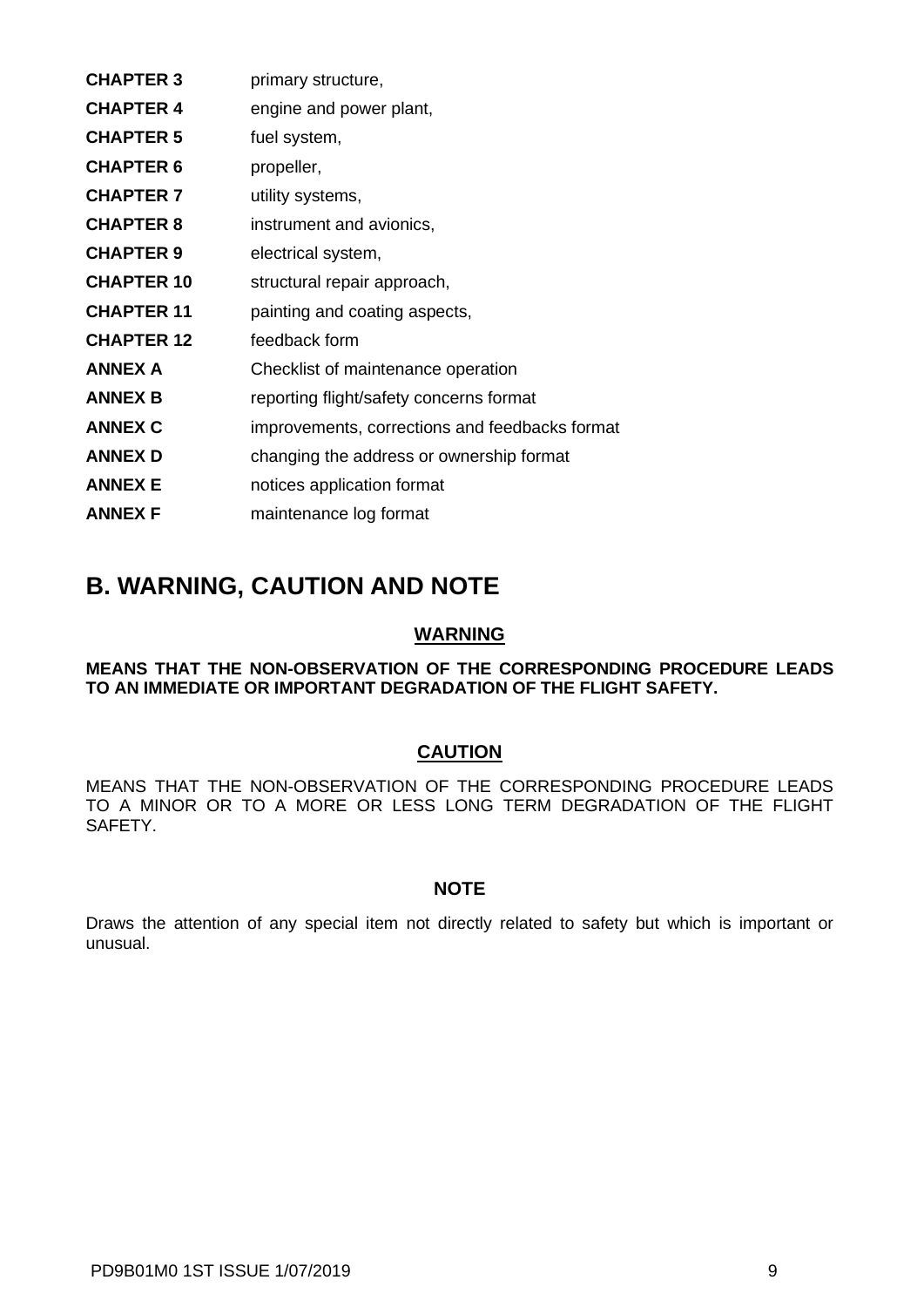# <span id="page-11-0"></span>**1 General**

Pioneer 300 aircrafts are twin seat, single engine, low wing, hybrid composite/wood structure monoplane with tricycle landing gear and steerable nose gear. It is an ASTM compliant aircraft designed to be flown by Sport Pilot rated pilots or higher rated pilots. Additional information on your particular aircraft type is provided into related POH strictly connected to this maintenance manual.

#### **WARNING**

**THIS MAINTENANCE MANUAL CANNOT BE SOLD AND/OR DISTRIBUTED WITHOUT ITS RELATED PILOT'S OPERATING HANDOOK BECAUSE THIS LATTER CONSTITUTES AN ITS FUNDAMENTAL PART.**

### <span id="page-11-1"></span>*1.1 ASTM F2483-12 Terminology*

The following items aim to resume the definitions of ASTM F2438-12 standard that are invoked into this maintenance manual:

#### • **Heavy maintenance**

Any maintenance, inspection, repair or alteration a manufacturer has designed that requires specialized training, equipment or facilities.

#### • **Line maintenance**

Any repair, maintenance, scheduled checks, servicing, inspections or alterations not considered heavy maintenance that is approved by the manufacturer and is specified in the manufacturer's maintenance manual.

#### • **LSA repairman inspection**

U.S. FAA-certified repairman (light sport aircraft) with an inspection rating as defined by 14 CFR Part 35, authorized to perform the annual condition inspection on experimental light sport aircraft or an equivalent rating issued by other civil aviation authorities.

#### • **LSA repairman maintenance**

U.S. FAA-certified repairman (light sport aircraft) with an inspection rating as defined by 14 CFR Part 35, authorized to perform line maintenance on aircraft certified as special LSA aircraft.

#### • **MRA: Major repair, alteration or maintenance**

Any repair, alteration or maintenance for which instructions to complete the task excluded from the maintenance manual supplied to the consumer are considered major.

#### • **100-h inspection**

Same as an *annual condition inspection*, except the interval of inspections is 100 h of operation instead if 12 calendar months. This inspection is utilized when the LSA is being used for commercial operations such as flight instruction or rental, or both.

### <span id="page-11-3"></span><span id="page-11-2"></span>*1.2 How to read the operational sheets in the annexes*

Illustrative instructions are given through accurate operational (OP) sheets listed into the "*Checklist of Maintenance Operational Sheets"* attached to ANNEX A. This checklist resumes all the time intervals and modalities for the correct maintaining of the aircraft and shows the relative OP sheet required to accomplish a particular task.

Each OP sheet contained in that table follows an Alpi Aviation internal standard, according to which important preliminary information is written at the header of the document.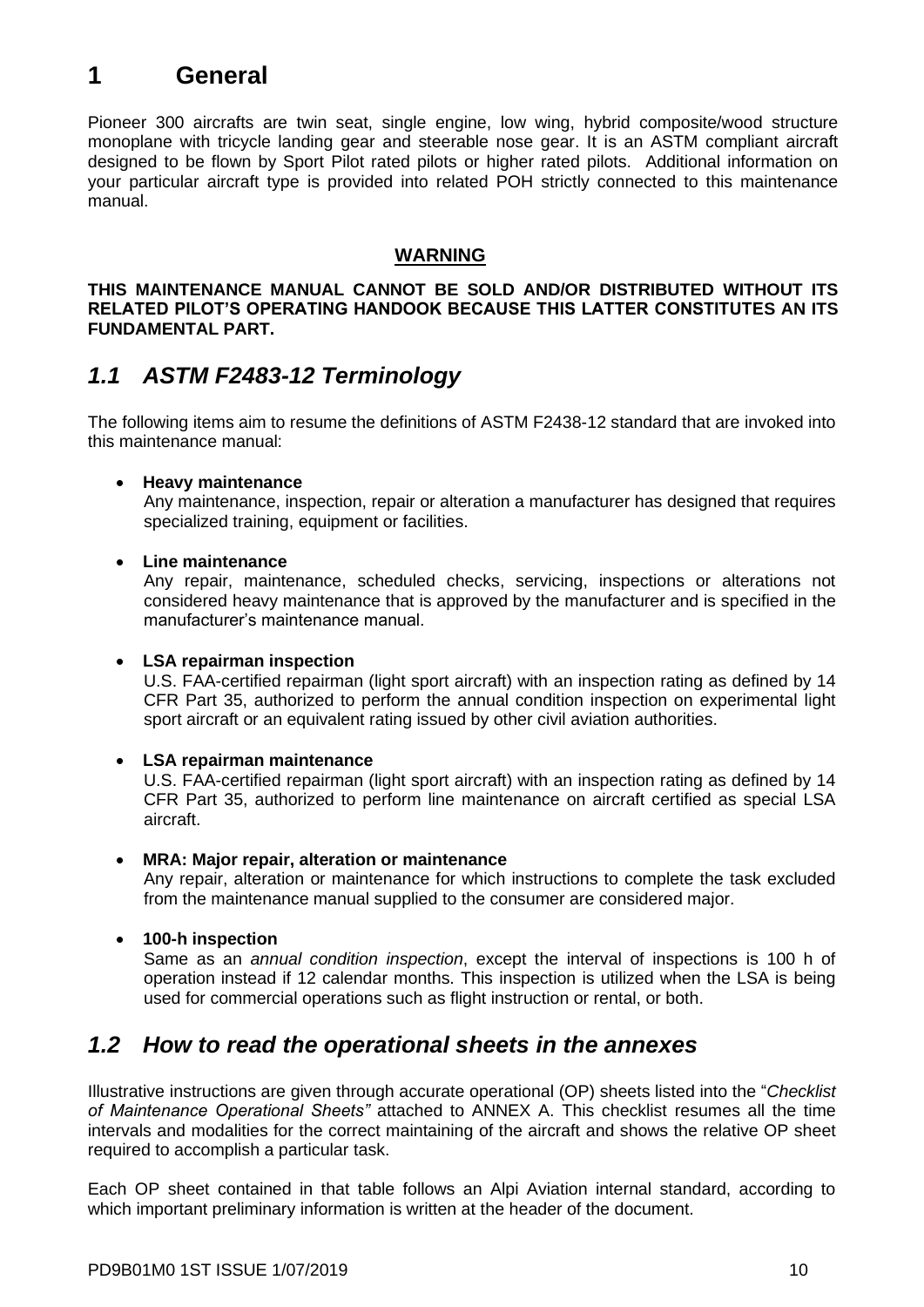Starting from the left, just below the Alpi Aviation logo, are indicated some maintenance instructions regarding:

- The person who can perform the actions illustrated in the document;
- The type of the maintenance;
- Special training requirements to accomplish the tasks.

The nomenclature follows the definition adopted by the ASTM F2483-12 standard practice for maintenance and development of maintenance manuals for light sport aircraft, see para. 1.1.

Just beside the Alpi Aviation logo, are listed different information such as:

- The identification code name of the document, enclosed into a red coloured box;
- The argument of the document, at the header of the blue table;
- The aircraft model applicability;
- The history revisions list.

#### **WARNING**

#### **EACH OPERATIONAL SHEET APPLYES ONLY TO THE ITEMS MARKED WITH A FULL BLUE COLORED DOT.**

#### **WARNING**

#### **SOME OPERATIONAL SHEETS ARE REFERRED TO "P300 KITE" MODEL THAT IS THE OLD DESIGNATION FOR THE ACTUAL P300FG CONFIGURATION.**

### <span id="page-12-0"></span>*1.3 Standard equipment list*

[Table 2](#page-13-4) represents the standard format of components installed on a Pioneer 300 aircraft. Usually this table is used to perform the weight & balance operation before each flight. For this reason, in the present manual has been reported a most general format of the standard equipment list in which the engine and propeller types are left blank because dependent on the required configuration.

Anyway, the complete standard equipment list is provided into related POH.

| <b>ITEM</b>                                    | <b>CHK</b> |  |
|------------------------------------------------|------------|--|
| Powerplant                                     |            |  |
| Engine                                         | X          |  |
| Propeller                                      | X          |  |
| <b>Flight Instruments</b>                      |            |  |
| Airspeed Indicator                             | X          |  |
| Altimeter                                      | X          |  |
| Turn & Bank Indicator                          | Χ          |  |
| Compass                                        | Χ          |  |
| Vertical Speed Indicator                       | X          |  |
| <b>Digital Engine Instruments and Avionics</b> |            |  |
| Includes:                                      | ٠          |  |
| $-2$ x CHT                                     |            |  |
| $-2xEGT$                                       |            |  |
| - Oil Temp Indicator                           |            |  |
| - Oil Press Indicator                          |            |  |
| - Airbox temp indicator + O.A.T.               |            |  |
| - voltmeter                                    |            |  |
| - ammeter                                      |            |  |
| - fuel press                                   |            |  |
| - MAP                                          |            |  |
| - fuel computer                                |            |  |
| - RPM indicator                                |            |  |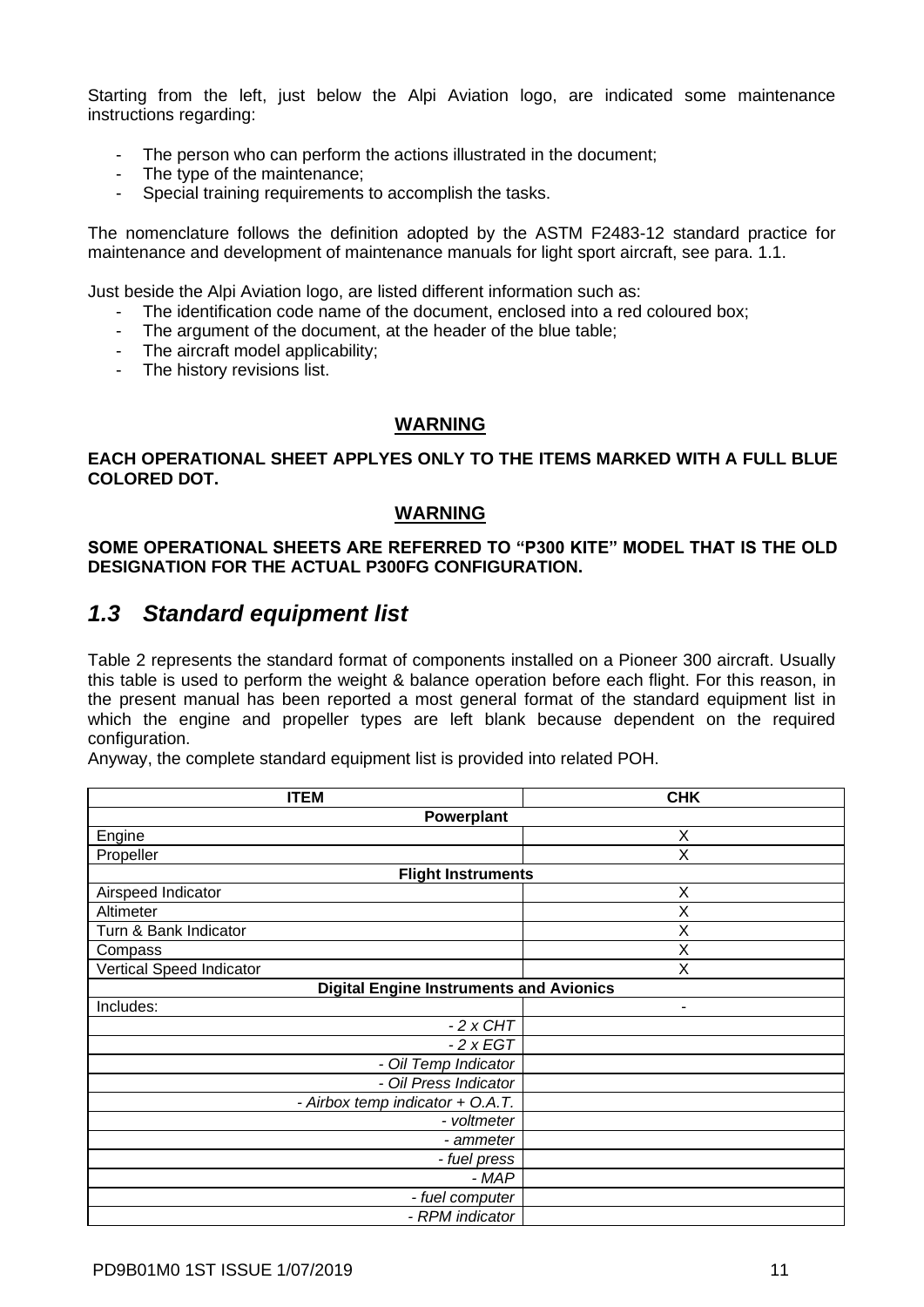| - hour-meter                                                                                            |             |  |
|---------------------------------------------------------------------------------------------------------|-------------|--|
| <b>Miscellaneous Equipment</b>                                                                          |             |  |
| 4 Points Seat Belts                                                                                     | X           |  |
| Engine kill switch                                                                                      | X           |  |
| <b>Fuel Valve</b>                                                                                       | X           |  |
| Cabin Fresh Air Intake                                                                                  | $\mathsf X$ |  |
| Key Canopy Lock                                                                                         | X           |  |
| Aileron Electric Trim                                                                                   | X           |  |
| <b>Elevator Electric Trim</b>                                                                           | X           |  |
| <b>Electronic Flaps Controller</b>                                                                      | X           |  |
| Gas Nose landing gear                                                                                   | Χ           |  |
| Gear Legs Fairings                                                                                      | X           |  |
| <b>Wheels Fairings</b>                                                                                  | X           |  |
| Toe Brakes Pilot's Side                                                                                 | Χ           |  |
| <b>Plus Cabin Heating</b>                                                                               | X           |  |
| Oil Inspection Door                                                                                     | X           |  |
| Landing Lights inside E. Cowling                                                                        | Χ           |  |
| Strobe and Nav Lights                                                                                   | X           |  |
| Radio Prewiring                                                                                         | X           |  |
| <b>Auxiliary Electric Socket</b>                                                                        | X           |  |
| X<br><b>Fiber Panel and Consolle</b>                                                                    |             |  |
| White Paint with Sticker Livery<br>X                                                                    |             |  |
| Pioneer Canopy Cover*                                                                                   | X           |  |
| POH, Maintenance Manual *                                                                               | X           |  |
| Tools*                                                                                                  | X           |  |
| *NOTE: those items are not considered part of the aircraft configuration from the empty weight point of |             |  |
| view.                                                                                                   |             |  |
| **Special tools are available on request and payment. Please refer to PZ1012A0 attached.                |             |  |

#### **Table 2: Standard configuration equipment.**

### <span id="page-13-4"></span><span id="page-13-2"></span><span id="page-13-0"></span>**1.3.1 Approved engine types**

[Table 3](#page-13-5) lists the engine types that are allowed to be installed on the Pioneer 300 aircrafts and for those it is available the necessary documentation aimed to the maintenance.

| <b>MANUFACTURER: ROTAX GmbH&amp;Co KG</b> |                         |  |
|-------------------------------------------|-------------------------|--|
| <b>TYPE</b>                               | <b>MAX. RATED POWER</b> |  |
| 912 ULS                                   | $100$ hp                |  |
| 912iS SPORT                               | 100 hp                  |  |
| 915 <sub>i</sub> S                        | 141 hp                  |  |

#### **Table 3: Approved engine types**

#### <span id="page-13-5"></span><span id="page-13-3"></span><span id="page-13-1"></span>**1.3.2 Approved propeller types**

[Table 4](#page-14-6) lists the engine types that are allowed to be installed on the Pioneer 300 aircrafts and for those it is available the necessary documentation aimed to the maintenance.

| <b>MANUFACTURER: DUC</b>      |                           |  |
|-------------------------------|---------------------------|--|
| Model                         | 3-BLADES                  |  |
| Type                          | <b>SWIRL INCONEL</b>      |  |
| <b>Diameter</b>               | 1730 mm (68 inch)         |  |
| Pitch                         | Fixed - Ground adjustable |  |
| <b>MANUFACTURER: AVTEK</b>    |                           |  |
| Model                         | 2-BLADES                  |  |
| Type                          | AVY 2HS (or AH140)        |  |
| <b>Diameter</b>               | 1760 mm (69 inch)         |  |
| Pitch                         | Variable                  |  |
| <b>MANUFACTURER: WOODCOMP</b> |                           |  |
| Model                         | 2-BLADES                  |  |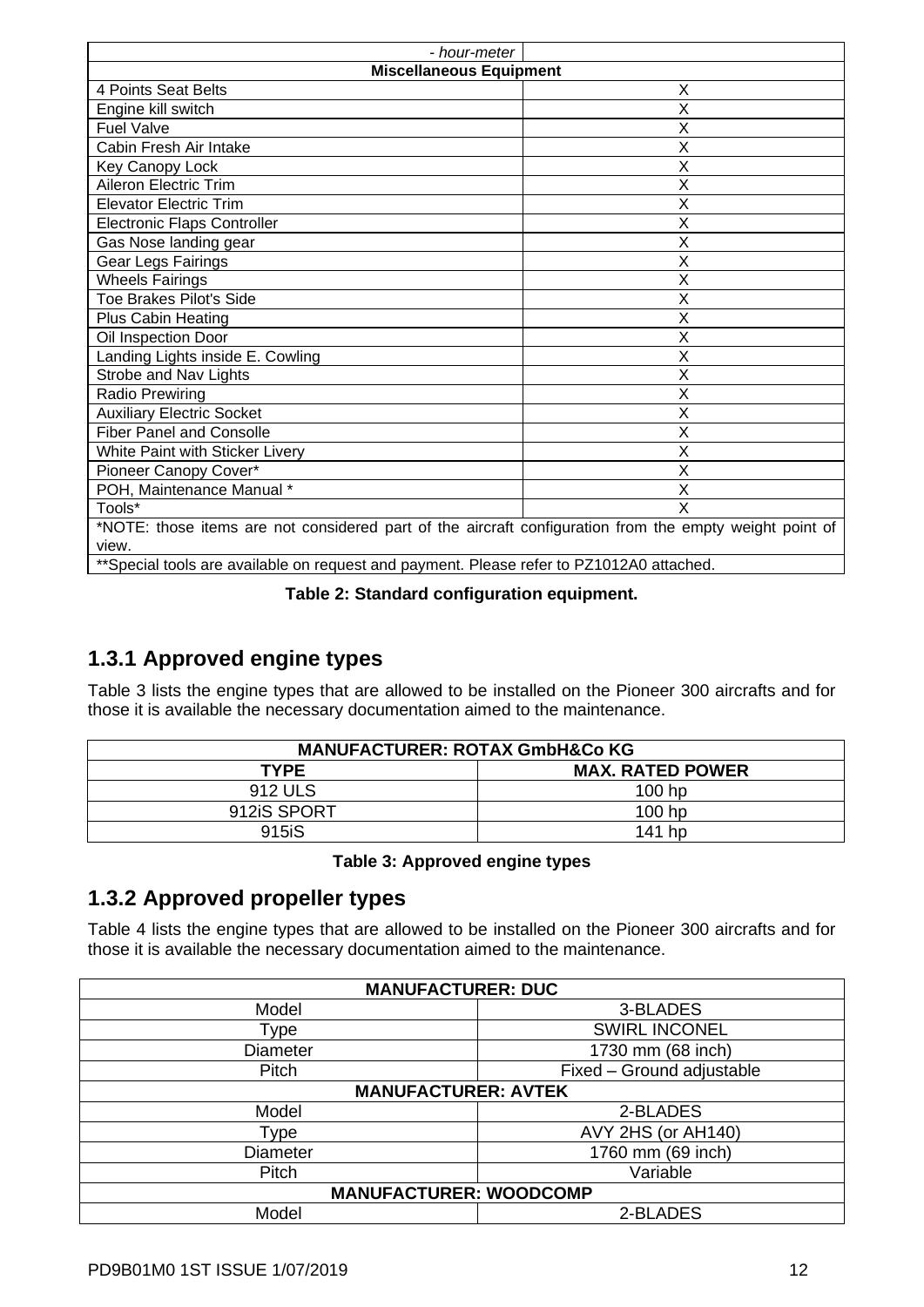| Type                              | <b>KW-20W</b>     |
|-----------------------------------|-------------------|
| <b>Diameter</b>                   | 1709 mm (67 inch) |
| Pitch                             | Variable          |
| <b>MANUFACTURER: MT-PROPELLER</b> |                   |
| Model                             | 2-BLADES          |
| Type                              | MT-21-A/175-51    |
| <b>Diameter</b>                   | 1750 mm (69 inch) |
| Pitch                             | Variable          |
|                                   |                   |

### <span id="page-14-6"></span><span id="page-14-4"></span><span id="page-14-0"></span>*1.4 Sources to purchase parts*

Spare parts can be requested to Alpi Aviation Srl using the contact information listed in paragraphs A.2 and A.3 or directly to the nearest local dealer. Dealers list is published into the company web site [www.alpiaviation.com](http://www.alpiaviation.com/) under the "*Dealers"* sub menu. Illustrated Part Catalogs are available as well as Spare Parts Order Form after registration inside the company web site under the "*Customer Area"*. Registration requires a new account creation following the step-by-step procedure described into the web site.

### <span id="page-14-1"></span>*1.5 List of disposable replacement parts*

[Table 5](#page-14-7) lists the disposable spare parts:

| <b>PART</b>        | <b>SUPPLY DATA</b>                                                       |
|--------------------|--------------------------------------------------------------------------|
| Air Filter         | <b>Alpi Aviation</b>                                                     |
| <b>Fuel Filter</b> | <b>Alpi Aviation</b>                                                     |
| Oil Filter         | Alpi Aviation or Rotax                                                   |
| Nose Wheel tire    | Sava 4,00-4" tire&tube or may be replaced with eq. aircraft tire or tube |
| Main wheel tire    | Sava 4,00-6" tire&tube or may be replaced with eq. aircraft tire or tube |
| Oil                | See Notes in Para. 1.4 & refer to Rotax Manuals                          |
| Coolant            | See Notes in Para. 1.4 & refer to Rotax Manuals                          |

**Table 5: Disposable spare parts.**

### <span id="page-14-7"></span><span id="page-14-5"></span><span id="page-14-2"></span>*1.6 Weight and balance information*

A detailed explanation of weight and balance calculation can be found in the related POH, at Chapter 6. Anyway, additional indications are given in ANNEX A (Fuselage Body group).

### <span id="page-14-3"></span>*1.7 Handling*

#### **WARNING**

**NEVER HANDLE FUEL IN AN ENCLOSED AREA OR WHERE FUMES COULD REACH IGNITION POINT. DO NOT SMOKE OR ALLOW OPEN FLAMES OR SPARKS IN THE VICINITY. NEVER ADD FUEL WHILE THE ENGINE IS RUNNING.**

#### **WARNING**

#### **NEVER REFUEL AN AIRCRAFT IF FUEL COULD BE SPLIT ON HOT ENGINE COMPONENTS.**

#### **WARNING**

**USE ONLY APPROVED FUEL CONTAINERS AND NEVER TRANSPORT FUEL IN AN UNSAFE MANNER.**

#### **WARNING**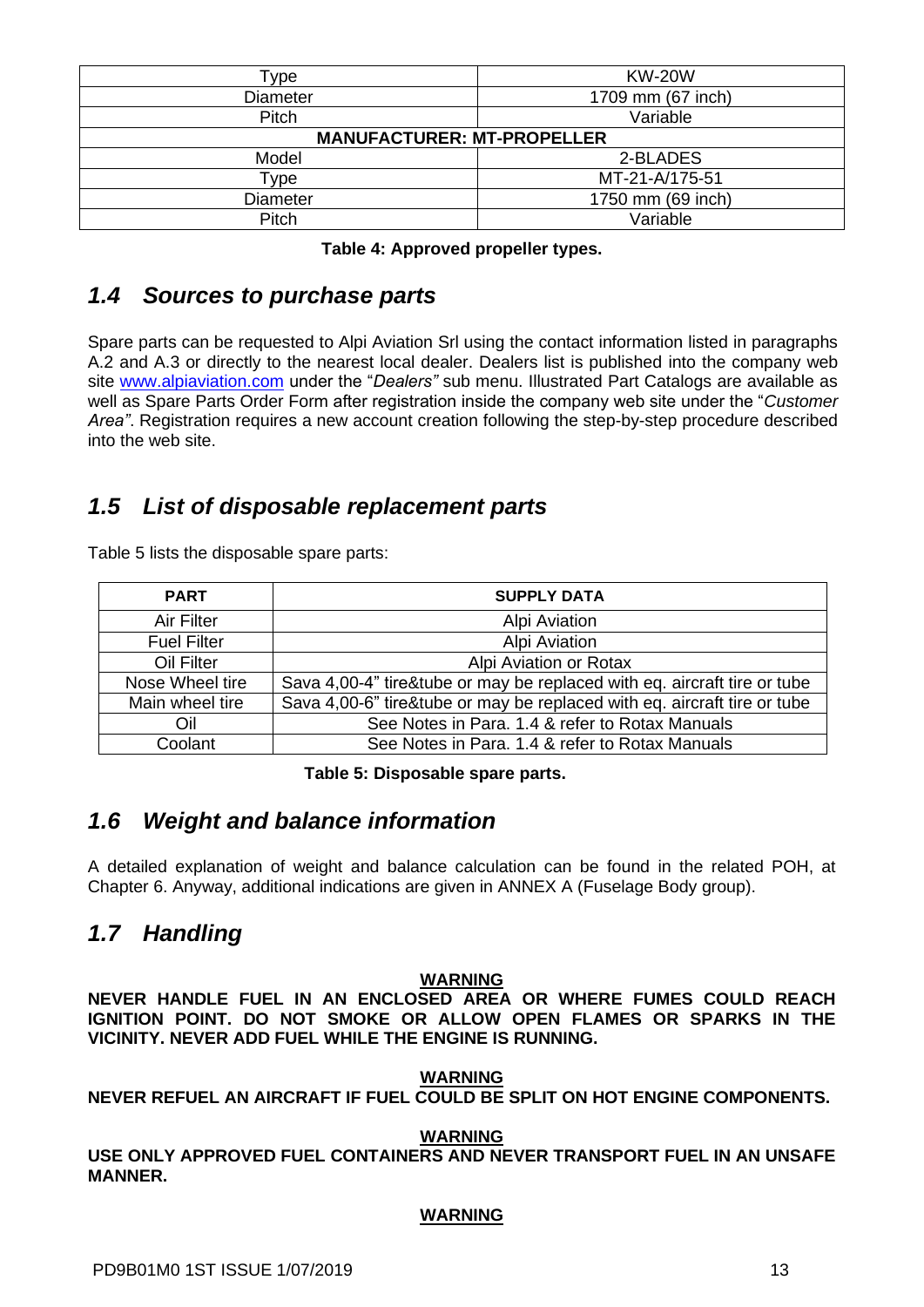**ALWAYS CHECK FOR FUEL CONTAMINATION. CONTAMINATION IS A MAJOR CAUSE OF ENGINE FAILURE. ONCE YOUR FUEL IS IN THE CONTAINER A VERY HAZARDOUS POTENTIAL EXISTS. USE A CLEAN SAFETY APPROVED STORAGE CONTAINER. DO NOT OVERFILL THE CONTAINER - ALLOW FOR EXPANSION.** 

#### **WARNING**

**THE ENGINE IS DESIGNED FOR USE WITH UNLEADED MOGAS HAVING AN OCTANE RATING OF 95 RON OR 91 AKI OR ASTM D4814 (OR GREATER). USE AVIATION GASOLINE ONLY FOR SHORT PERIODS AND INSPECT FREQUENTLY FOR CYLINDER DEPOSITS. BE SURE TO USE PRODUCTS OF AT LEAST THE STANDARD SHOWN IN SECTION 1.**

#### **WARNING**

**ALWAYS GROUND THE AIRCRAFT THROUGH THE EXHAUST PIPE BEFORE REMOVING THE FUEL CAP.**

#### **WARNING**

**BEFORE THE FIRST FLIGHT OF THE DAY, AND AFTER EACH REFUELING, USE A SAMPLER CUP AND DRAIN A SMALL QUANTITY OF FUEL FROM THE FUEL TANK SUMP QUICK DRAIN VALVE - CHECK FOR WATER, SEDIMENT AND CONTAMINATION.**

#### <span id="page-15-0"></span>**1.7.1 Ground handling**

Move the aircraft on the ground by pulling on the propeller blades close to the hub. An optional tow bar can be attached to fittings. Aircraft can be steered using the rudder or, for sharp turns, by lowering the tail to raise nose wheel off the ground. In this case, towing to the favourable CG location, a gentle push on the tail cone just ahead of empennage surfaces is all that is needed. Avoid dragging nose wheel sideways and do not attempt to counter any movement of the aircraft by handling it by its wing tips.

#### **CAUTION**

AS A GENERAL RULE, APPLY FORCE TO AIRCRAFT STRUCTURE ONLY ON MAIN STRUCTURAL ELEMENTS SUCH AS FRAMES, RIBS OR SPARS.

See ANNEX A (Document & Miscellaneous group) to better understand how perform do this operation.

#### <span id="page-15-1"></span>**1.7.2 Parking and tie down**

It is recommended to use chocks when parking outdoors or in a hanger. If chocks are not available, use the parking brake. If possible, park the aircraft into the wind. Tie down points are located under the wing, use them in order to attach the aircraft to the ground using belts or ropes.

| <b>ITEM</b> | <b>DEVICE</b>            | <b>VALUE</b>              |
|-------------|--------------------------|---------------------------|
|             | Radio/Intercom           | OFF                       |
|             | <b>Ignition Switches</b> | OFF                       |
|             | <b>Master Switch</b>     | OFF                       |
| 4           | Controls                 | <b>LOCK with seatbelt</b> |
| G           | Fuel                     | OFF                       |

Whenever the aircraft needs to be parked or tie down, the following checks are required:

#### **Table 6: Final securing procedure.**

#### <span id="page-15-3"></span><span id="page-15-2"></span>**1.7.3 Jacking**

See ANNEX A (Document & Miscellaneous group) for more details about this operation.

#### **CAUTION**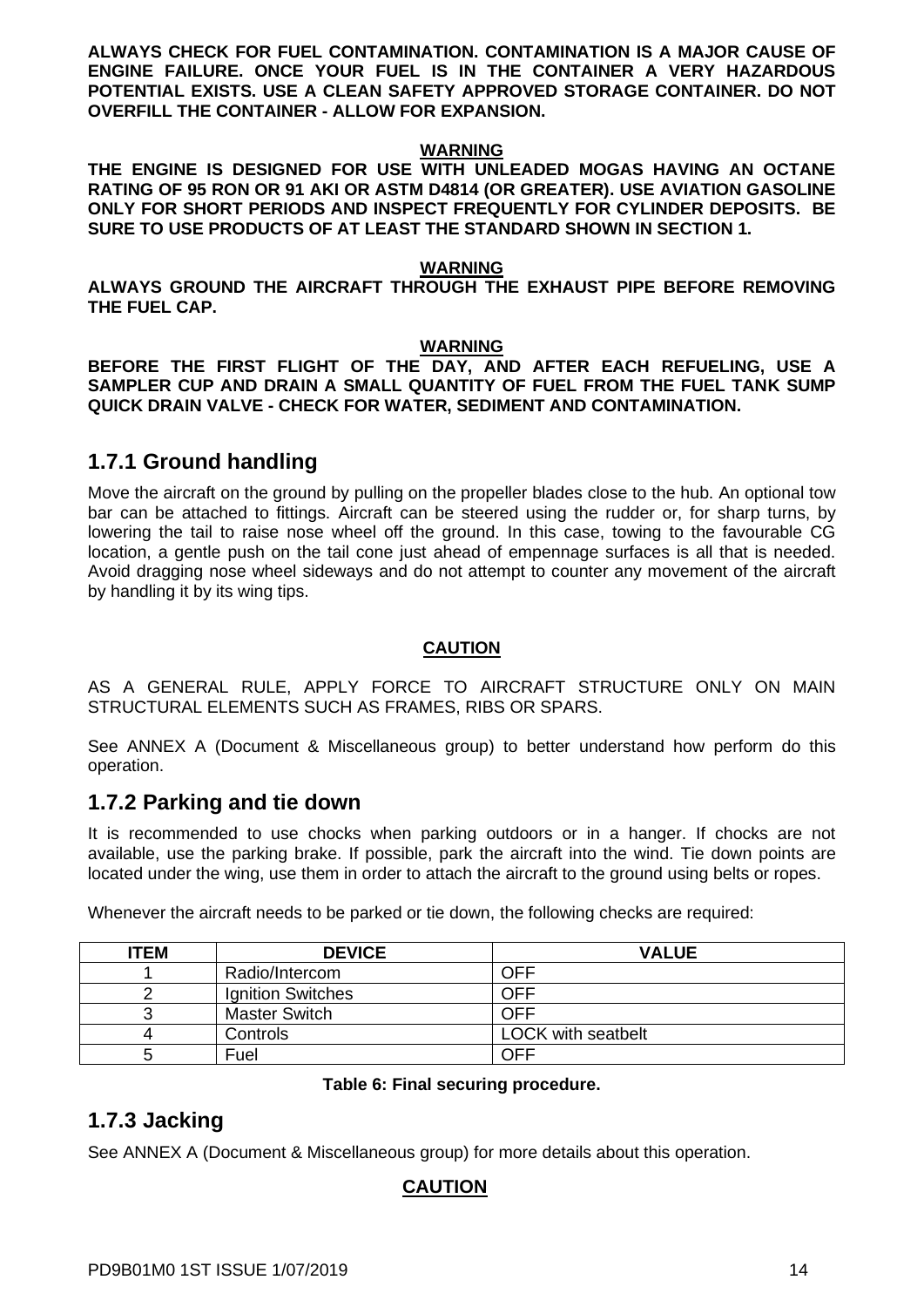AS A GENERAL RULE, APPLY FORCE TO AIRCRAFT STRUCTURE ONLY ON MAIN STRUCTURAL ELEMENTS SUCH AS FRAMES, RIBS OR SPARS.

#### <span id="page-16-0"></span>**1.7.4 Towing**

The aircraft can be towed pulling it by the propeller. Never push it by the tail surface or the tail cone as well. When pulling by the propeller, the nose wheel will rotate freely following the direction decided by the pilot permitting to address the aircraft to the desired place.

When/if backwards movements are required, lower at first the tail raising the nose wheel and then pull backward the aircraft or turn it as necessary.

See ANNEX A (Document & Miscellaneous group) for more details about this operation.

### <span id="page-16-1"></span>**1.7.5 Taxiing**

When taxiing, it is important that speed and use of brakes are minimized and that all controls are utilized to maintain directional control and balance. Taxiing over loose gravel or cinders should be done at low engine speed to avoid abrasion and pebbles damage to the propeller.

NOTE

DO NOT accelerate over loose gravel or cinders or propeller damage will result.

### <span id="page-16-2"></span>*1.8 Tire inflation pressures*

| <b>DESCRIPTION</b>    | <b>VALUE</b>     |
|-----------------------|------------------|
| <b>Standard Mains</b> | 2.2 bar (32 psi) |
| Nose                  | 2 bar (29 psi)   |

**Table 7: Tire inflation pressure.**

### <span id="page-16-6"></span><span id="page-16-3"></span>*1.9 Approved oil and capacities*

| <b>DESCRIPTION</b>                     | <b>VALUE</b>                                            |
|----------------------------------------|---------------------------------------------------------|
| Specification                          | <b>RON 424</b>                                          |
| Oil Tank capacity                      | 31(0.8 gal)                                             |
|                                        | Motorcycle oil of a registered brand with gear additive |
| NOTE: apply to all Rotax Engine types. |                                                         |

#### **Table 8: Approved oil grades and tank capacity.**

#### <span id="page-16-7"></span><span id="page-16-4"></span>*1.10 Recommended fastener torque values*

All satisfactory information about the fastener torque values are provided into ANNEX A (Document & Miscellaneous group).

### <span id="page-16-5"></span>*1.11 General safety information*

Complete information about safety devices such as seat and seat belts, parachute system, baggage compartment, canopy handling and ELT have already been provided into related POH (ANNEX C of POH).

For what concern the maintenance of these safety elements, see ANNEX A (Fuselage Body group).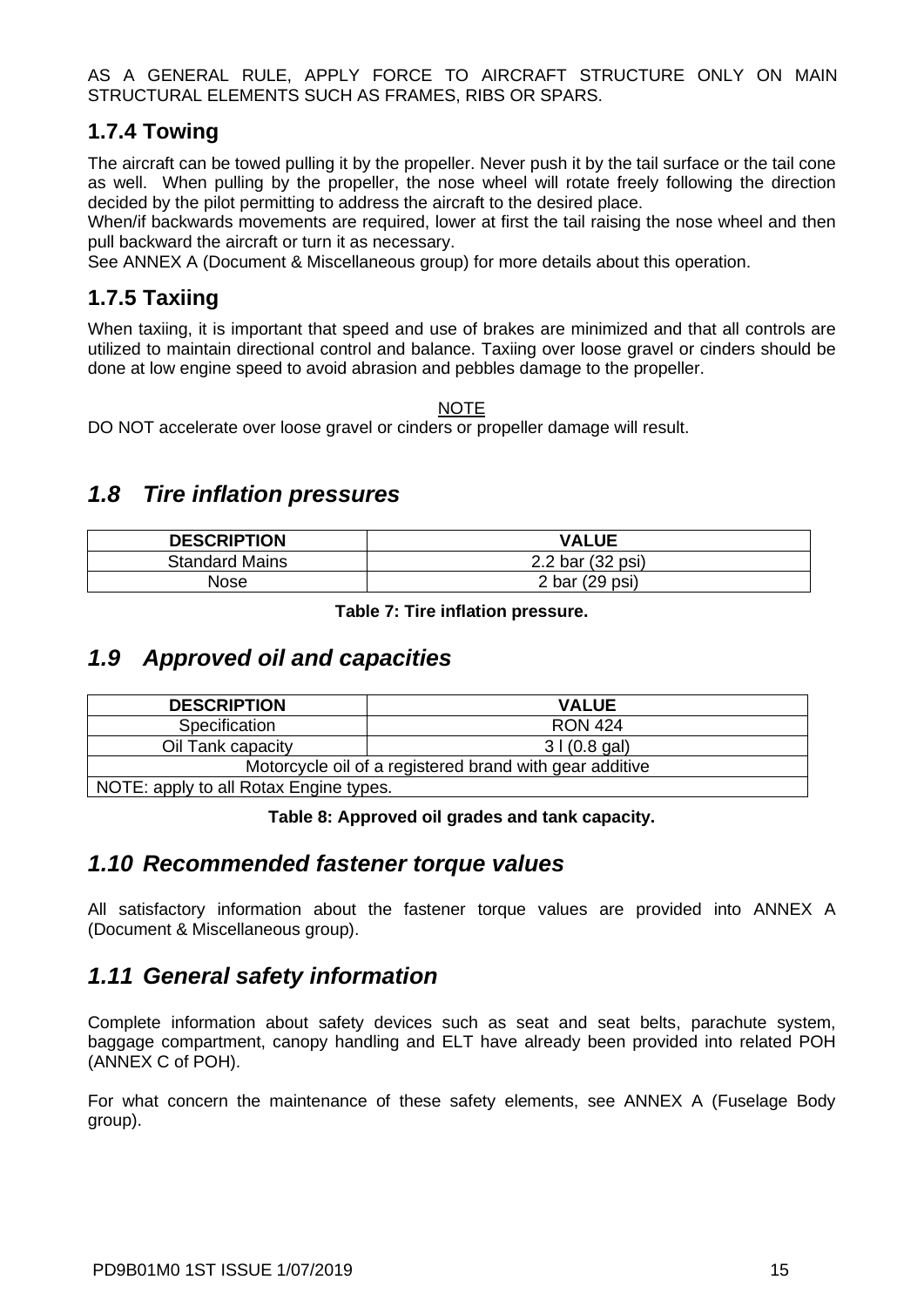### <span id="page-17-0"></span>*1.12 Instruction for reporting information after maintenance*

#### <span id="page-17-1"></span>**1.12.1 Instruction for reporting possible safety/flight concerns**

The form in ANNEX B must be used by the owners to report safety of flight concerns found during inspection/maintenance. Please copy that page, cut out along the marked borders and send it to the Company contacts indicated in paragraphs A.2.

#### <span id="page-17-2"></span>**1.12.2 Manual Improvements and feedbacks**

The form in ANNEX C must be used by the owners to report improvements or corrections to this Manual. Please copy that page, cut out following the borders and send it to the Company contacts, see paragraph A.2.

#### <span id="page-17-3"></span>**1.12.3 Aircraft assembly**

In case it is necessary to disassemble or assemble the aircraft after or for transportation or maintenance activities, follow the indications provided into ANNEX A (Aircraft Assembly group).

#### <span id="page-17-4"></span>**1.12.4 Change in ownership**

The form in ANNEX D must be used by the owners to report a change of address/ownership. Please copy this page, cut out following the borders and send it to the Company contacts, see paragraph A.2.

## <span id="page-17-5"></span>**2 Inspections**

Alpi Aviation considers the inspection schedule outlined below compulsory for safety operation on the airframe and systems over an extended period of time.

The described servicing requirements pertain to operation in non-extreme climatic conditions.

- $\checkmark$  For all the prescribed Rotax engines, unless otherwise stated, it is compulsory to adhere to maintenance requirements as listed in the latest revision/release applicable, at the time of maintenance, in the Engine Operators Manual and Engine Maintenance Manual.
- $\checkmark$  For all the prescribed propeller types, refer to the latest revision/release applicable, at the time of maintenance, of its Instruction Manual*.*

### <span id="page-17-6"></span>*2.1 Inspection panels*

Inspection points that are not in plain view may be accessed through specific inspection panels or fairings described below and shown in the ANNEX A (Fuselage Body group):

Inspection panels on wing underside - access to:

- $\checkmark$  aileron bell cranks;
- cabin (main spar and torque box);
- inspection of the wing tank drains;
- flap actuation bar
- $\checkmark$  Tail cone underside inspection panel access to:
- Main structure frame/control cables;
- elevator relay to control lever;
- ✓ Tail cone end-fairing access to:
- elevator relay to control lever;
- attachment of vertical stabilizer aft spar;
- elevator pushrod.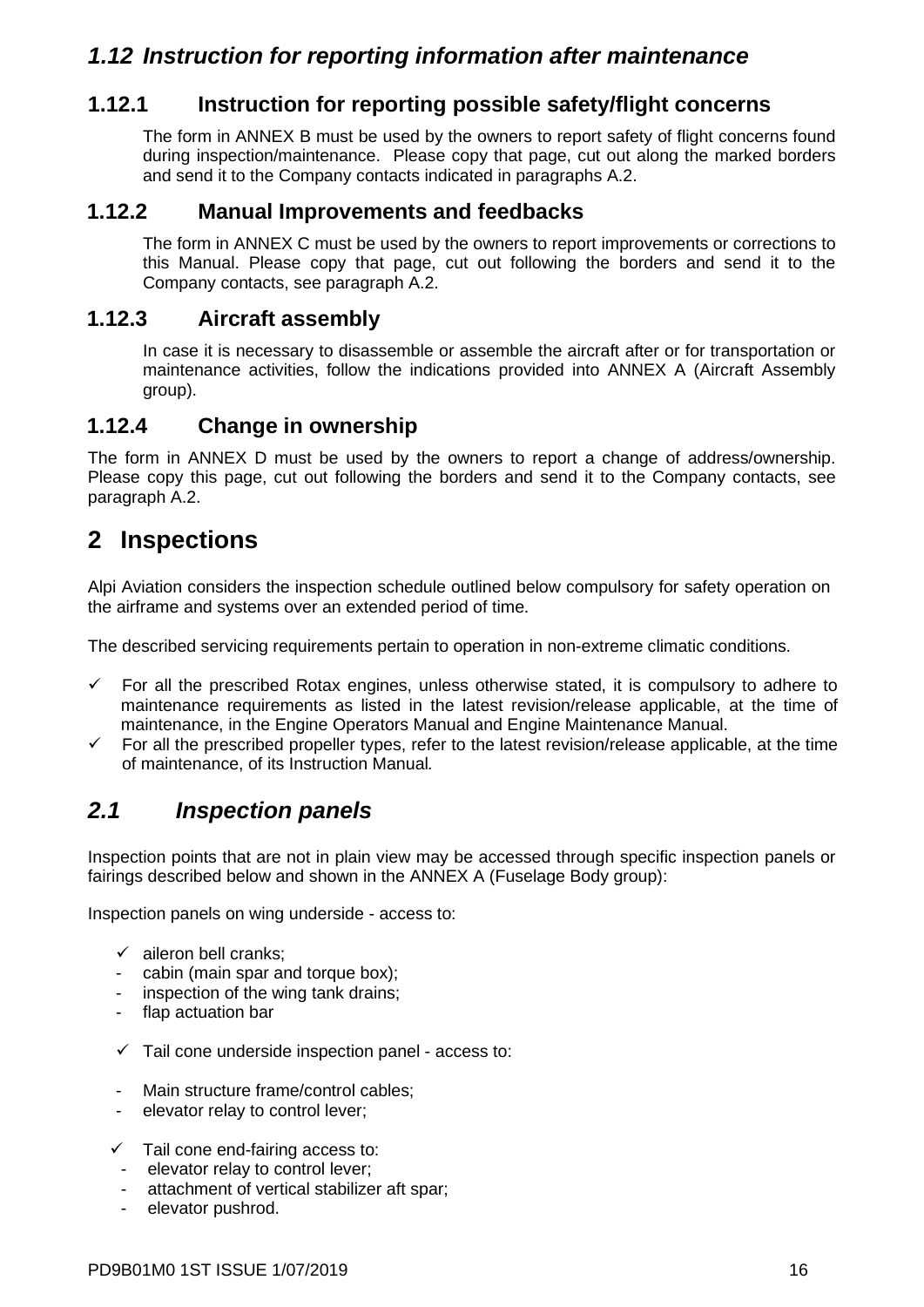- $\checkmark$  Aft cabin bulkhead and baggage compartment floor access to:
- inspection of aft fuselage section and attachments;
- inspection of elevator/rudder control system and of cable pulleys for rudder control;
- access to flap actuator.
- $\checkmark$  Forward cabin central fairing access to:
- the fuel valves:
- the rudder control cables;
- retractable landing gear mechanism (if applicable).
- $\checkmark$  Instrument panel cover access to instrumentation and radio;
- $\checkmark$  Engine cowling access to:
- engine and related systems;
- access to main components of electrical system;
- access to nose gear strut and steering assembly mechanism.
- $\checkmark$  Propeller spinner access to propeller hub.
- $\checkmark$  Main and nose landing gear fairings access to:
- Wheel and tires;
- Wheel installation bolts;
- Brakes pad and discs;

### <span id="page-18-0"></span>*2.2 Airframe and systems inspection schedule*

Airframe and systems inspection schedule is as follows:

- $\checkmark$  Inspections for airworthiness before first flight of day as specified in POH;
- $\checkmark$  First inspection at 25 hours (In order to improve the maintenance attention and the overall safety, based on the company experience and mainly based on the engine early operation issue, the company, in addition to the 100 hr inspection, requires the first scheduled maintenance at 25 hours);
- $\checkmark$  Periodic inspections at every 100 hours;
- $\checkmark$  Special inspections, added to normal periodic inspections;
- $\checkmark$  Singular inspection, when aircraft has been exposed to conditions that may have damaged one or more of its components;
- $\checkmark$  If aircraft is rarely used, a "100-hour inspection" must be performed yearly;
- $\checkmark$  Replacement of parts subjected to usage limitations are specified in the ANNEX A;

### <span id="page-18-1"></span>*2.3 Inspections and checks*

Inspections and checks, unless specifically indicated, apply the following:

- $\checkmark$  Structures in general: Condition of panel covers, ribs, frames, stringers etc., absence of cracks, deformation, corrosion and any other apparent sign of damage;
- ✓ Moving parts: Lubrication, security of attachment, securing of bolts, absence of excessive play, proper adjustment, proper travel, condition of attachments and hinges, absence of corrosion, deformation, cleanliness;
- ✓ Fluid lines and hoses: Absence of leaks, cracks, dents, chafing, proper radius, deterioration;
- ✓ Bolts and attachments: Proper tightening and securing, absence of cracks or nicks, damage to thread, wear and excessive play, absence of any corrosion form.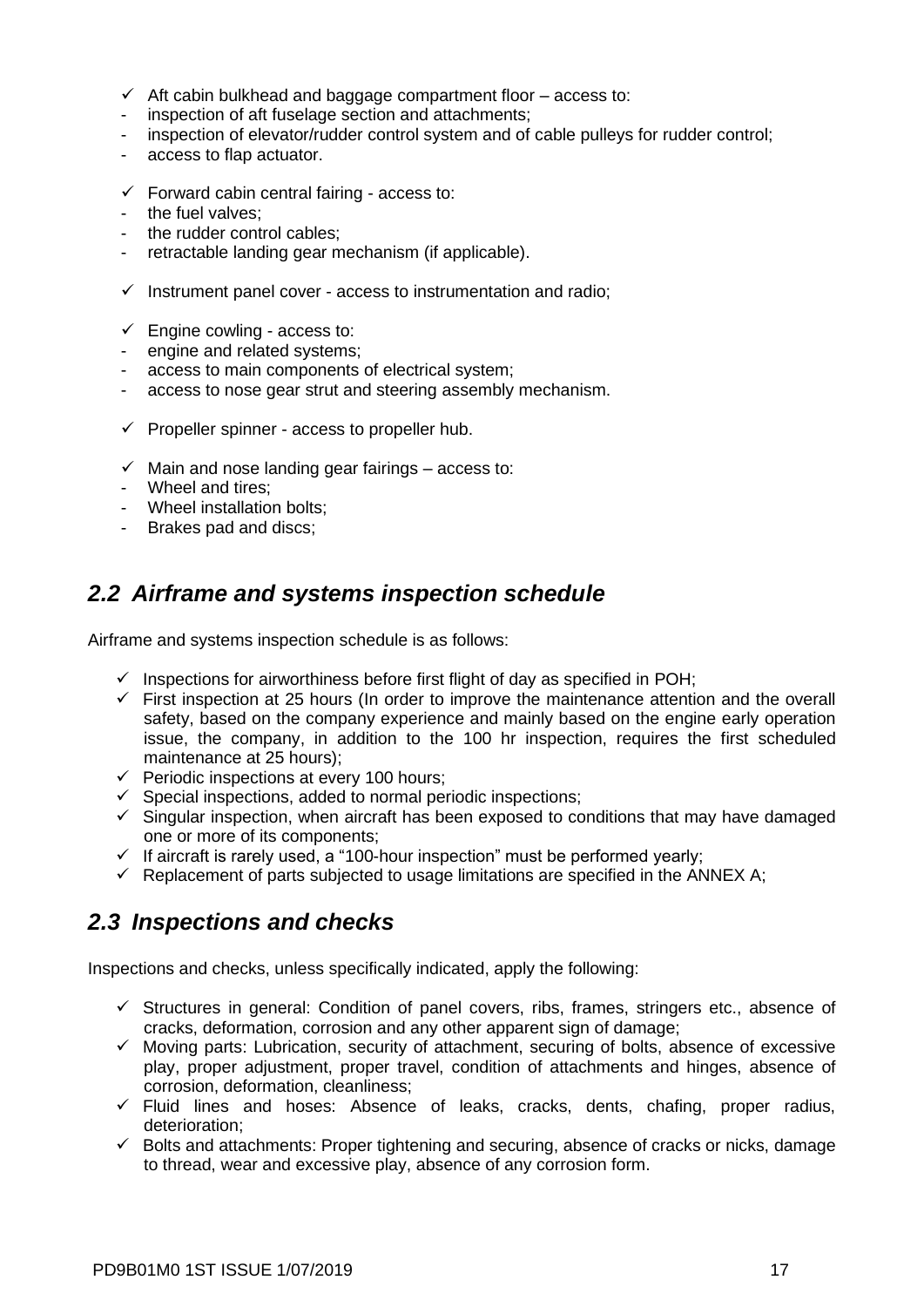### <span id="page-19-0"></span>*2.4 100 hour/annual check list*

After this first 25 hours maintenance, all other scheduled maintenances actions follow the 100 hours intervals. The check list for the maintenance actions are listed in the ANNEX A that clearly reports the prescribed actions subdivided in:

- ✓ I: Inspections actions;
- ✓ M: Maintenance actions;
- Replacements actions;
- $\checkmark$  C:  $\checkmark$  C:  $\checkmark$  On condition (check and replace if necessary) actions.

For each of the prescribed actions and for each functional group, the OS point out when and what to do, referring to detailed sheets that are part of the document as well.

### <span id="page-19-1"></span>*2.5 Corrosion prevention*

Keeping the aircraft in cleaned conditions and removing any collection of corrosive agents such as oil, grease, dregs and other foreign matter it is of crucial importance for the integrity of the structure. To avoid damage to the surface finishing, do not use polishing detergents. Composite materials or polymer related parts are subjected to degradation if not properly protected from environmental factors. Any undesirable change in properties or appearance of a composite material can be considered such as a form of degradation.

One of the first indicators of degradation is the change in the surface appearance or gloss, followed by a change in the color of the surface resin. Wood parts are not strictly affected by corrosion but may be affected by excess and prolonged exposition to humid environment hot and cold both.

In order to avoid premature degradation of wood characteristics, the aircraft must be stored within the prescribed limitations, see POH. Original or equivalent corrosion/degradation prevention must be re-applied after any alteration or repair.

If any trace of corrosion is detected it must be removed as soon as possible and immediately treated with the aim to prevent dangerous degradation of the affected component and related parts that could compromise the safety of overall flying operations. The general guidelines to prevent corrosion/degradation of various materials are:

**For steel parts**: with the exception of highly stressed components or stainless steel, it is possible to use abrasives, power brushes, steel brushes if operated manually and steel wool. Removing corrosion by products from highly stressed steel components (main gear steel spring) requires particular care.

**For aluminum parts:** treatment consists in mechanically removing as much as possible corrosion by products, applying corrosion inhibitor and replacing original finish. Steel wool, emery or steel brushes (unless stainless steel) along with other highly abrasive material should not be used since steel or emery particles become embedded in the softer material causing corrosion.

After cleaning surface corrosion, parts must be treated with an anti-corrosion finish prepared as follows:

- $\checkmark$  Applying corrosion inhibitor;
- $\checkmark$  Accurate brushing with a sturdy fiber brush will rid most of the corrosion and insure that the anti-corrosion agent will penetrate completely in the cracks;
- $\checkmark$  Leave the corrosion inhibitor on the part for at least five minutes and then remove excess with water or a damp cloth:
- $\checkmark$  Apply protective finish the same day in which treatment begins.

**For composite parts**: composite material or polymeric material degradation treatment is particularly difficult and requires special skill. If any composite or polymeric material degradation is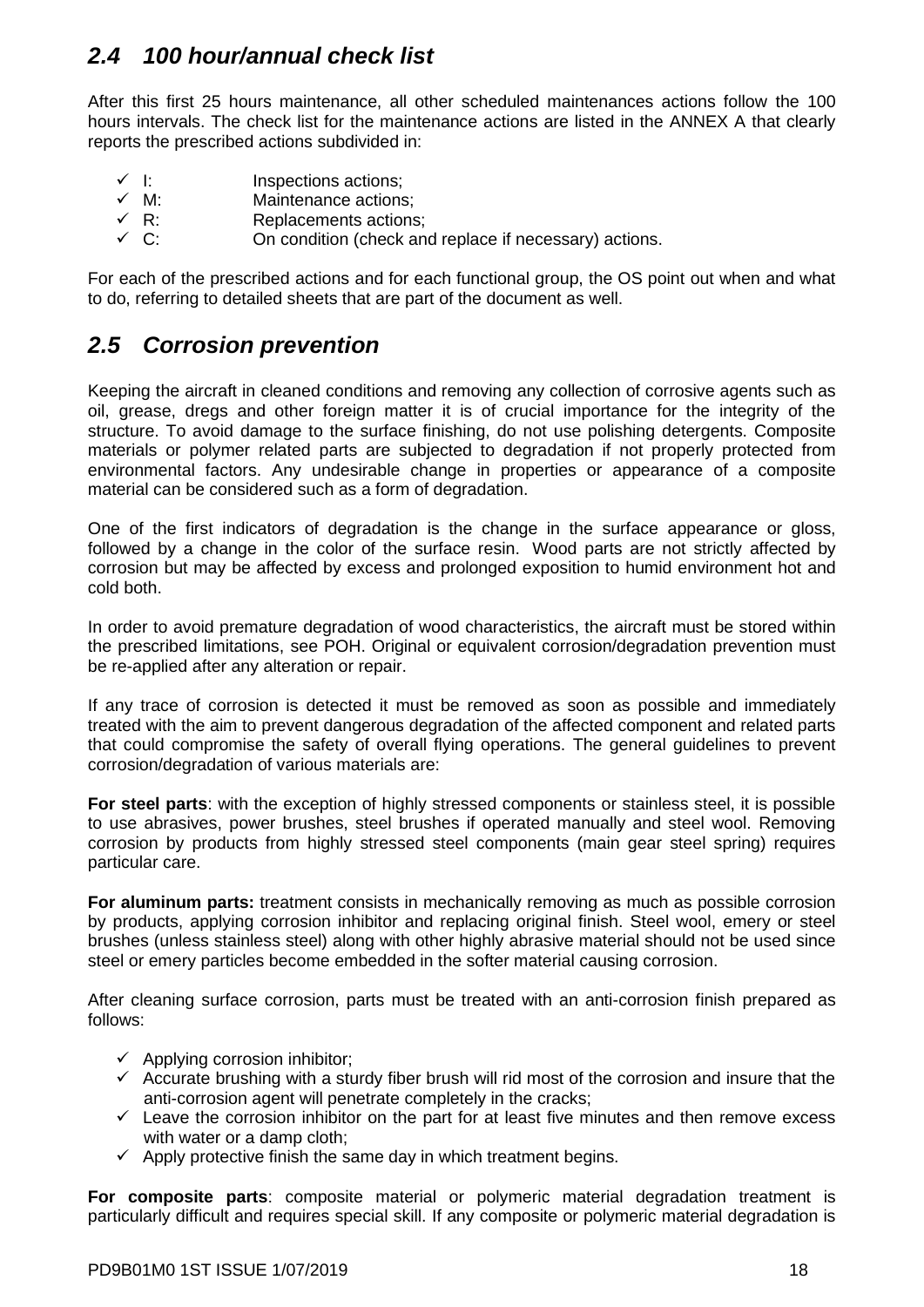found, the owner or the maintenance technician must get in touch with the company or the dealers in order to find out the applicable MRA operating procedure.

**For wood parts**: wood material degradation treatment requires special skill. If wood material degradation is found, the owner or the maintenance technician must get in touch with the company or the dealers to find out the applicable MRA operating procedure.

<span id="page-20-0"></span>See ANNEX A (Document & Miscellaneous group) for illustrative sketches.

### *2.6 Servicing*

Some operations have to be made day by day, before to use the aircraft. They are listed below and connected with the related subject to be inspected.

| <b>SUBJECT</b>         | <b>ACTION</b>                                                                                                         |  |
|------------------------|-----------------------------------------------------------------------------------------------------------------------|--|
| Pitot and static ports | Check for obstructions                                                                                                |  |
| Oil                    | Check oil level                                                                                                       |  |
| Coolant                | Check coolant level                                                                                                   |  |
| <b>Fuel strainer</b>   | Drain fuel from wing tanks for water and sediment<br>release; if water is present, drain also from the<br>Gasgolator. |  |
| Fuel tank vents        | Check for obstruction                                                                                                 |  |
| Tires                  | Check condition and maintain proper tires pressure                                                                    |  |

#### **Table 9: Daily servicing**

<span id="page-20-3"></span>Details on how perform the above mentioned operations are listed in ANNEX A and subdivided in their functional group.

### <span id="page-20-1"></span>*2.7 Lubrication*

Periodic lubrication of moving parts insures proper operation and considerably extends the life of the parts. Lubrication type, points and intervals are listed in the next paragraph and detailed in the ANNEX A (Document & Miscellaneous group)**.**

Avoid excessive lubrication as this may cause external surfaces of hinges and bearing to collect dirt and dust. If part is not lubricated using a grease gun, grease part by hand removing excess. No maintenance operations are allowed on the wheel bearings because they are sealed and, thus, only replacement is prescribed as indicated in ANNEX A (FIXED or RETRACTABLE Landing Gear).

#### **NOTE**

Use grease type Svitol Silikon Spry or equivalent. Mobil grease 27 is a Synthetic aviation grease that can be alternatively be used in substitution of the above mentioned Silikon grease.

#### **NOTE**

Lubrication intervals strongly depends on use and environmental conditions. Generally speaking, lubrication intervals need to be more frequent as aircraft use increases and when environmental conditions are dry and hot.

#### <span id="page-20-2"></span>**2.7.1 Lubrication points**

The following points needs to be properly lubricated, refer to ANNEX A (Document & Miscellaneous group) for detailed illustration about how to manage lubrications:

- Rudder hinges
- Trim-tab hinges
- Elevator hinges
- Elevator push rod end
- Elevator relay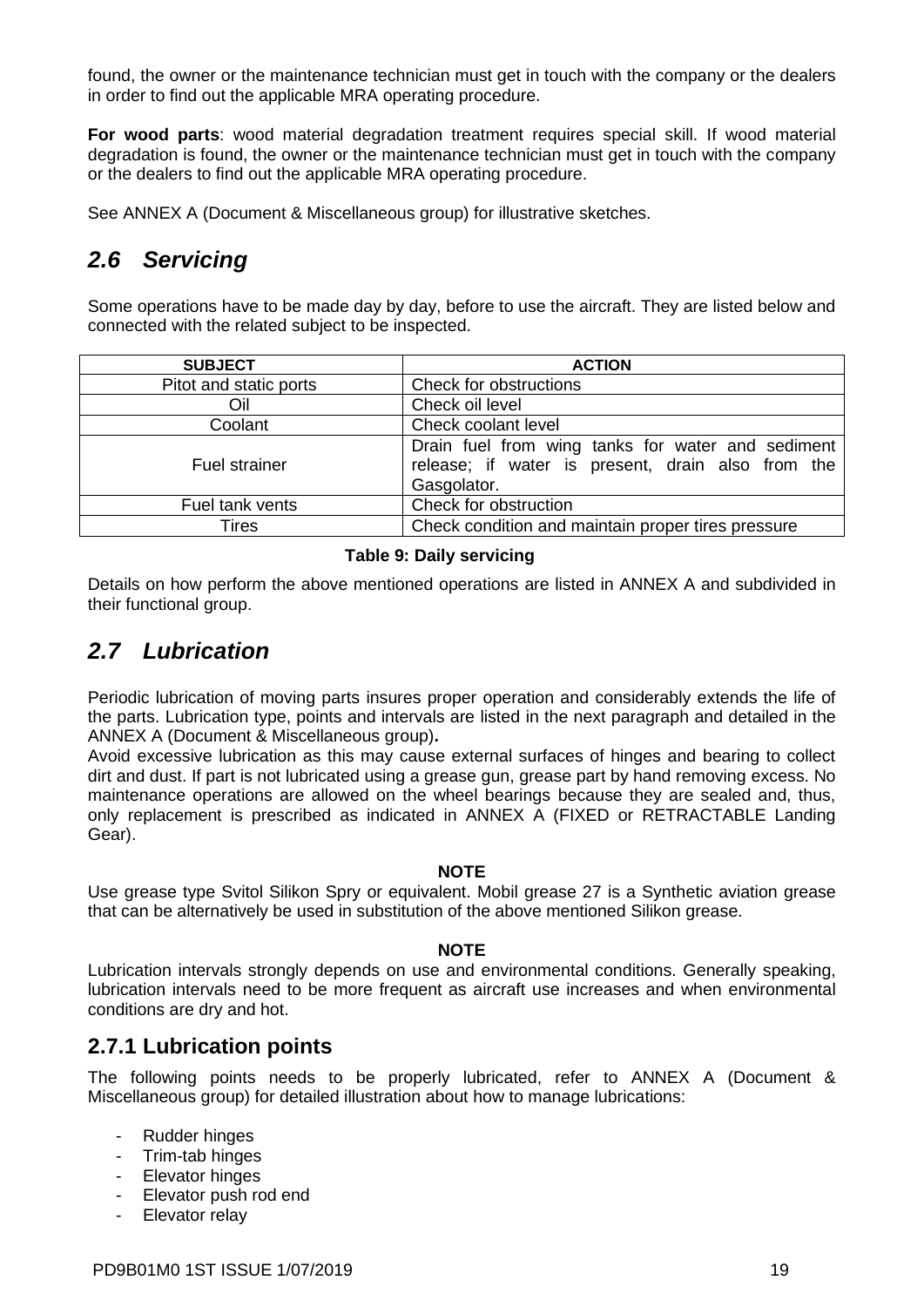- Aileron hinges
- Aileron bellcrank
- Aileron control pushrods
- Flap hinges
- Flaps control pushrods
- Flap actuator constraints
- Rudder pedals support
- Control stick lever and support
- Steering pushrod terminals
- Canopy sliding rails
- Retractable landing gear mechanisms (if applicable and with graphite grease only)

# <span id="page-21-0"></span>**3 Structures**

The Pioneer 300 aircrafts have a high-performance aerodynamics.

The P300 Primary Structures are: Wing wood structure, Fuselage wood, Aileron, Flap, Rudder, Elevator, Stabilisor Composite structure, main and Nose Landing gear, Engine Mount, Control System and Seats.

The P300 Secondary Structures are: Canopy, wing tips, engine cowlings, spinner, landing gear doors/fairings, dashboard, windshield, fuselage tail cone fairing,

The overall aircraft layout consists of:

- Traditional tail configuration;
- Low tapered wing platform;
- Tricycle landing gear, Fixed or Retractable;
- Steerable nose landing gear;
- 2 place, side by side arrangement with dual control sticks and a single central throttle;
- Tractor propeller;
- Hybrid structure made of wood and composite material, glued together;
- Horizontal stabilizer and vertical fin made of composite material;
- Wood control surfaces fabric covered;
- Detachable wing;
- Good visibility;
- Blue polycarbonate fully transparent canopy.

The expected aircraft (TBO) life is 2000h.

Additional information about Pioneer 300 aircrafts primary structure, could be found into relative POH, Chapter 7.

### <span id="page-21-1"></span>*3.1 Airframe*

The aircraft has a hybrid wood-composite material structure organized in a conventional layout. Moreover, the main engine cowling, the wing skin, stabilizer and the landing gear fairings are made of glass/carbon fiber composite material. The wing structure main structural components are not made out of composite material.

The fuselage structure is made of a spruce trussed composite material covered layout including the fin structure itself. The wing, instead, consists of a single main spar layout with trussed ribs and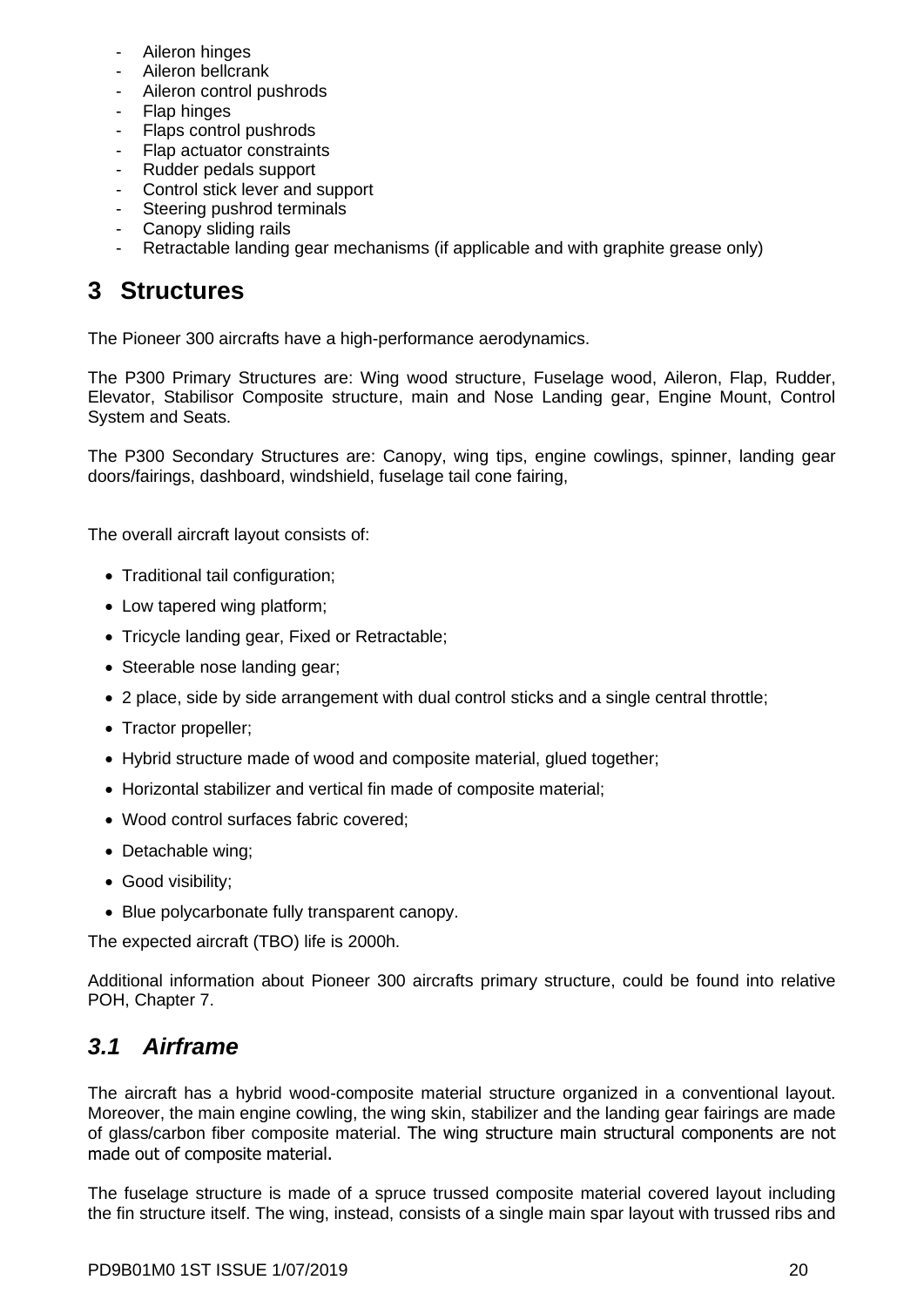a rear spar that transfers the aileron and flap loads to the wing structure and react to the drag and torsion forces transmitted to the torque box.

Each part of the aircraft structure is made of spruce wood for high quality aircraft and the skins are made of birch plywood, introducing where needed also okumè, ash and poplar hard wood to spread out the concentrated loads as well as glass and carbon fiber skins.

### <span id="page-22-0"></span>**3.1.1 Wing**

The main lifting surface is a cantilevered wing designed in two pieces. These parts are connected using a docking structure placed exactly under the crew knees.

This kind of connection has two advantages: on one hand it allows for easy removal of the main wing, and on the other hand it permits a high degree of structural integrity of the main wooden beam.

Besides, this arrangement allows a great strain concentration in a limited area, where several external forces have to be counteracted. So it is possible to have a robust aircraft with a relatively little weight.

The wing's trailing edge is entirely movable. The inboard part is occupied by the slotted flap, while the outboard part is dedicated to the ailerons. The same kind of structure has been adopted for all the trailing edge devices.

Information about wing maintenance are given into ANNEX A (Wings and Control Surfaces group).

#### <span id="page-22-1"></span>**3.1.2 Tail**

The tail has a classic cruciform arrangement. The horizontal tail surface (attached part) is a onepiece carbon composite part while the movable surface is a wood fabric covered part. Fin is composite made too and is integrated in the fuselage skins while rudder is a wood fabric covered part too. Trim control is achieved by an electrical actuated trim tab for both rudder and elevator.

Information about tail maintenance are given into ANNEX A (Wings and Control Surfaces group).

#### <span id="page-22-2"></span>**3.1.3 Landing gear (FIXED)**

The Pioneer 300 aircrafts can be equipped with a standard tricycle Landing Gear System which could be divided into two component groups: main gears and nose gear.

**The main landing gear** is fixed and fully faired by glass fiber fairings. The gear legs are made of aeronautical grade aluminium alloy. The main landing gear legs are supported and installed in the fuselage by interfacing them to the wood structure by an aeronautical grade steel alloy structure. Main wheels are of the size 4.00-6".

The main wheels are equipped with disk brakes. Brakes are activated by a common lever at the cockpit center console and by toe brakes also.

**The nose landing gear** is fixed and fully faired by glass fiber fairings and supported by the engine mount frame. Steering is direct controlled by the rudder pedals.

The nose landing gear incorporates the air/oil damper system. Nose wheels are of the size 4.00-4".

Maintenance of both groups is described into many operational sheets collected into ANNEX A (Fixed Landing Gear group).

### <span id="page-22-3"></span>**3.1.4 Landing gear (RETRACTABLE)**

The Pioneer 300 aircrafts can be equipped with a retractable tricycle Landing Gear System which could be divided into two component groups: main gears and nose gear.

**Main landing gear**. The gear legs are made of aeronautical grade alloy. The main landing gear legs are supported and installed in the fuselage by interfacing them to the wood structure by an aeronautical grade steel alloy structure. Main wheels are of the size 4.00-6".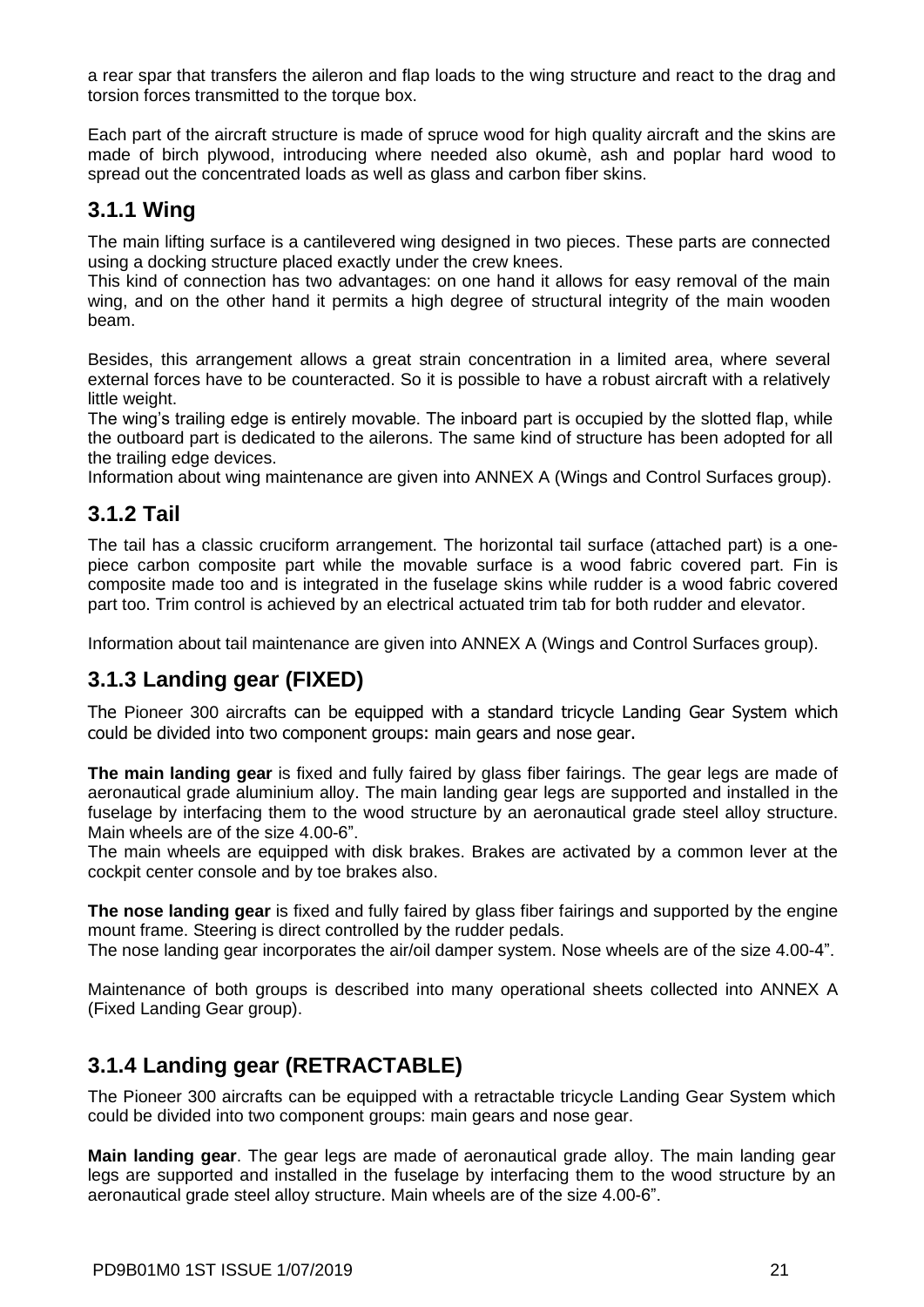The main wheels are equipped with disk brakes. Brakes are activated by a common lever at the cockpit center console and by toe brakes also.

**Nose landing gear**. The gear leg is made of aeronautical grade alloy. Steering is direct controlled by the rudder pedals. The landing gear incorporates the air/oil damper system. Nose wheels are of the size 4.00-4".

Maintenance of both groups is described into many operational sheets collected into ANNEX A (Retractable Landing Gear group).

### <span id="page-23-0"></span>**3.1.5 Control system and aerodynamic surfaces**

A brief discussion about the control systems and aerodynamic surfaces is given here below. Maintenance procedures are described by operational sheets provided into ANNEX A (Wings and Control Surfaces group).

- The **rudder control system** consists of a closed loop made up of steel cables which are preloaded to keep them taut.
- The **aileron control system** is actuated by push rods so it is "rigid" and directly connected to the control surface without any cable interface but connected with Uni Balls.
- The **Elevator control system** consists of a closed loop of steel cables that run between the control sticks and the aft relay bellcrank. There is a single push pull rod connecting the aft relay bellcrank to the elevators.
- The **Flap control system** is an electromechanical actuator motor which simultaneously controls both flap. It is electronically controlled by the pilot using an accurate switch. The installed configuration includes a flap computer that permits to set the flaps in stages at preconfigured values.
- The **Trim control system** consists of two trims in the standard configuration while a third one (the rudder) that is optional. All the trim tabs are actuated by an electrical push-pull actuator controlled by the pilot through a suitable switch located in the center tunnel inside the cockpit.
- The **braking system** refers to the toe brake control configuration inside the cockpit. The system allows individual control of the brakes through the toe brakes located only on the left rudder pedals and also allows simultaneously locking of both brakes using the locking valve inside the cockpit. Additionally, the system includes a T-handle in the center console which permits the co-pilot to apply the brakes either simultaneously (with the T-handle) or separately using toe brakes.

# <span id="page-23-1"></span>**4 Engine**

Maintenance operations about engine components described below are illustrated in the Operational Sheets of ANNEX A (Fuselage Body and Engine groups).

### <span id="page-23-2"></span>*4.1 Engine & Engine Mount*

The Pioneer 300 aircrafts are powered by a single Rotax engine with 4 cylinders, liquid cooled cylinder heads with an integrated water pump and expansion tank. The engine power is regulated by a throttle that controls the engine RPM.

If the installed engine, such as a Rotax 912 ULS, has a carburetor there is the possibility to apply a choke for the regulation of the cold start-up.

The engine mount structure is made of high-strength steel and the engine is attached to the engine mount through rubber mounts that help reduce vibration.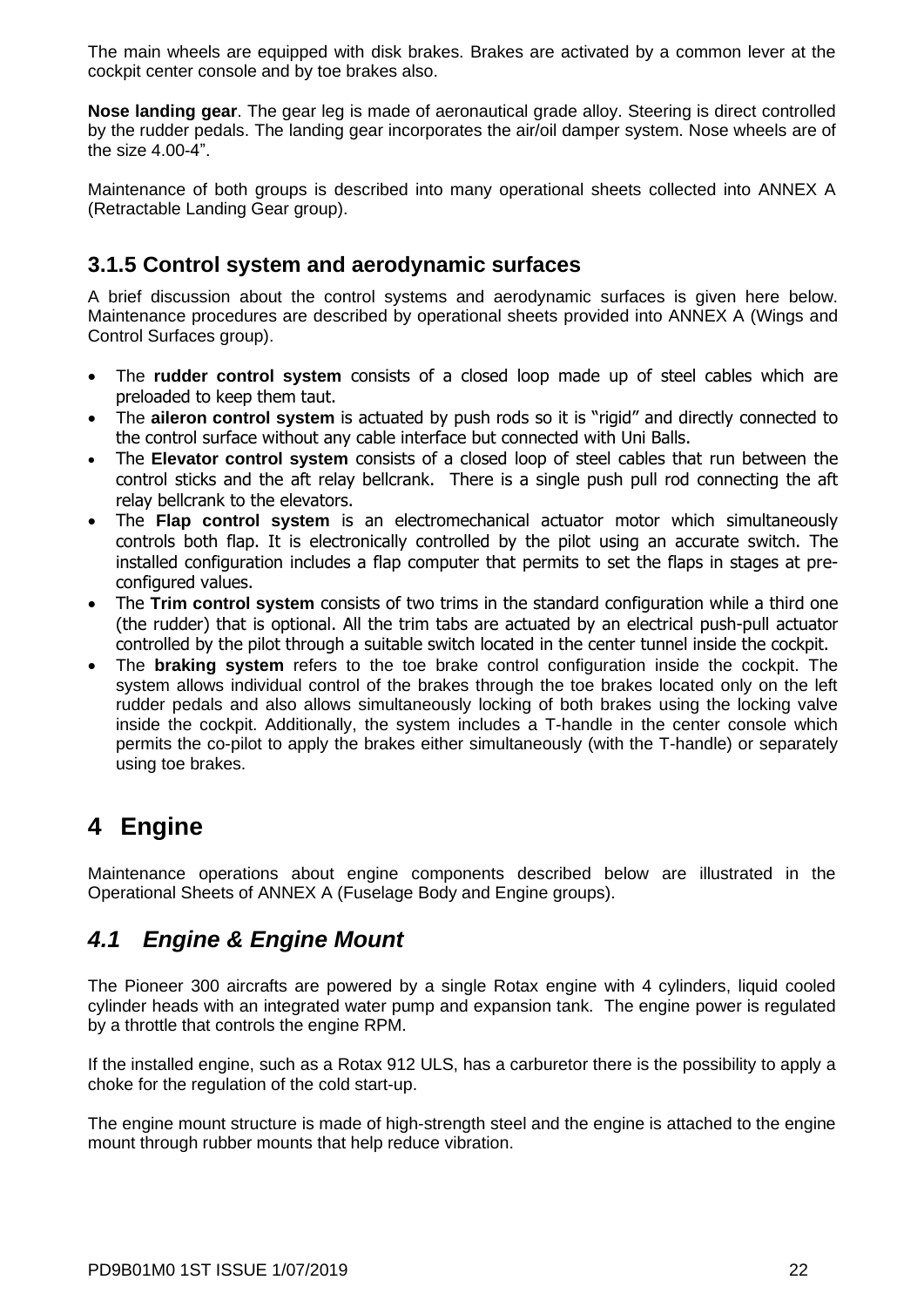### <span id="page-24-0"></span>*4.2 Engine cowling*

The engine cowling is made of composite material; the upper cowl can be simply removed for inspections. Additionally, there is an oil access door located in the upper, right-hand portion of upper engine cowling that allows easy access to the oil fill neck/dip stick, making removal of the cowl unnecessary during pre-flight inspections. The lower cowl is attached to the fuselage frame but is easily removed for any necessary maintenance (see Maintenance Manual for more details).

### <span id="page-24-1"></span>*4.3 Exhaust/Muffler system*

The exhaust system is made of stainless steel. Muffler is also covered with a shroud that is used as a heat exchanger to draw hot air for the cabin.

### <span id="page-24-2"></span>*4.4 Air induction system*

A suitable amount of air is guaranteed by the presence of different air intakes which have been designed in order to improve their functioning during the flight operations and speed increasing.

In fact, there is a vent on the top-left (pilot view) of the engine cowling which provides air to the engine (or directly to the airbox when this latter is installed).

Another vent is applied on the left side (pilot view), in correspondence of the engine firewall bulkhead, with the aim to provide air into the cabin.

A very exhaustive description of the air induction system is given by the engine manufacturer in the Engine Operators Manual.

### <span id="page-24-3"></span>*4.5 Oil system*

The oil system is an integral part of the engine, except for the cooler that is mounted on the top right (pilot view) of the engine cooling plenum, above the engine. Moreover, the air flow is forced by a dynamic duct that ensure a suitable air induction during the flight for best oil cooling. The oil filler is on the right side of the engine too.

### <span id="page-24-4"></span>*4.6 Cooling system*

The cooling system is an integral part of the engine, except for the cooler that is mounted on the bottom (pilot view) of the engine gearbox, below the engine sump.

The coolant expansion box is located in the upper engine area, just behind the gear box while the coolant tank is located on the firewall right side (pilot view).

# <span id="page-24-5"></span>**5 Fuel system**

The fuel system is equipped with two fuel tanks integrated within the wing leading edge and eventually an auxiliary fuel tank installed just in front of the dashboard.

In the cabin, between the two pilots, there is a fuel valve that permits the actual fuel tank selection and also to stop the fuel flow to the engine. The fuel flows from this valve (when open) to the gascolator which contains both a strainer screen and a drain valve.

Starting from the gascolator, the fuel passes through the electric pump/pumps that push it through a distribution fitting towards the fuel injectors or the carburetors (see Rotax applicable EOM).

Excess fuel is routed back to the fuel valve and from it there is returned to the tank in use. Each tank is vented to balance the internal pressure.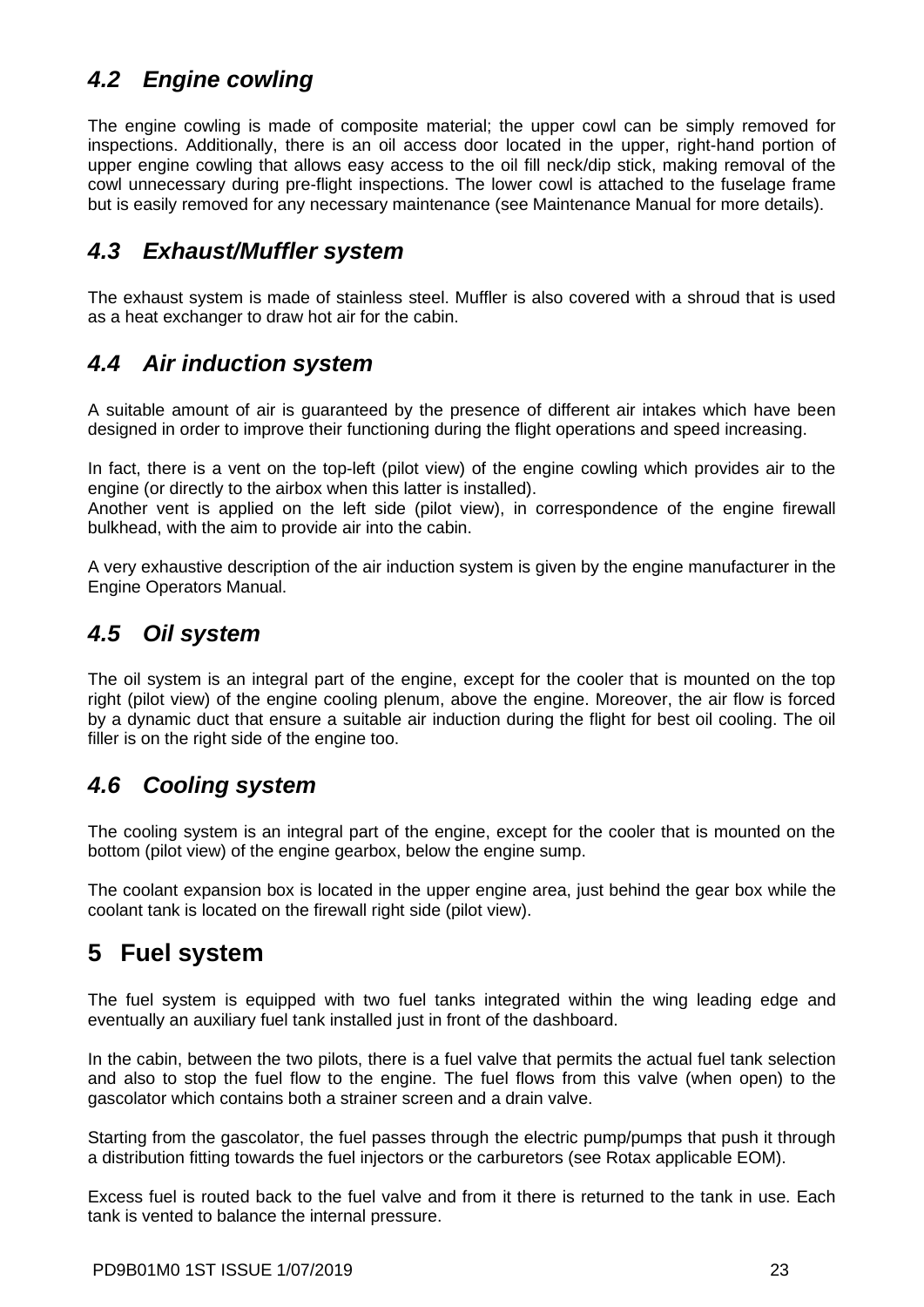Each fuel tank is equipped with individual float-sensor that measures the fuel level and is connected with its gauge located on the panel. A pressure indicator on the instrument panel is also connected to the fuel line. Each main fuel tank has a dedicated vent that is located just underneath the wing lower skin while the auxiliary fuel tank has a dedicated vent that is connected to the fuselage front floor.

Fuel drains are located just underneath the main fuel tanks and are accessible from the lower wing leading edge. Draining can simply be done when necessary by using standard Aircraft Fuel Testers.

See ANNEX A (Fuel System group). for details on the basic propeller maintenance. For all other information about this component, please refer to the engine manufacturer.

# <span id="page-25-0"></span>**6 Propeller**

The Pioneer 300 aircrafts may be equipped with different propeller types (see [Table 4\)](#page-14-6).

See ANNEX A (Engine Group) for details on the basic propeller maintenance. For all other information about this component, please refer to the propeller manufacturer.

# <span id="page-25-1"></span>**7 Utility systems**

### <span id="page-25-2"></span>*7.1 Cabin heat and cooling*

Cabin ventilation is achieved by conveying ram air through a NACA air intake located on the lower left side of the engine cowling (pilot's view). This air intake also ducts the ram air through the system to the heat exchanger to provide heat to the cockpit if required.

Both the fresh air and the heated air can be opened, closed and adjusted by the pilot by using the controls/devices described in the POH.

<span id="page-25-3"></span>See ANNEX A (Cockpit and Interiors group) for details about maintenance and repair actions.

# **8 Instruments and avionics**

The instrument panel adopted for a generic Pioneer 300 aircraft changes on the basis of the chosen engine type and the preferences of the aircraft holder. The maintenance actions about this instrument are well described into ANNEX A (Electrical and Avionics group).

Individual instruments may be accessed for removal by releasing a screw and sliding instrument panel. Before removing individual instruments, use particular care in disconnecting wires, hoses or other links as the case applies.

When installing instruments, also follow these general recommendations:

- $\checkmark$  Do not over-tighten bolts as plastic instrument casing may break;
- $\checkmark$  Ensure hoses are free of any foreign matter and that no tight radius turns are present as this may choke hose or cause malfunction;
- $\checkmark$  Insure proper grounding and tightening of all electrical instruments.

### <span id="page-25-4"></span>*8.1 Instruments that require sensors*

The instruments that requires specific sensors/gauges to operate are:

1) Oil temperature indicator;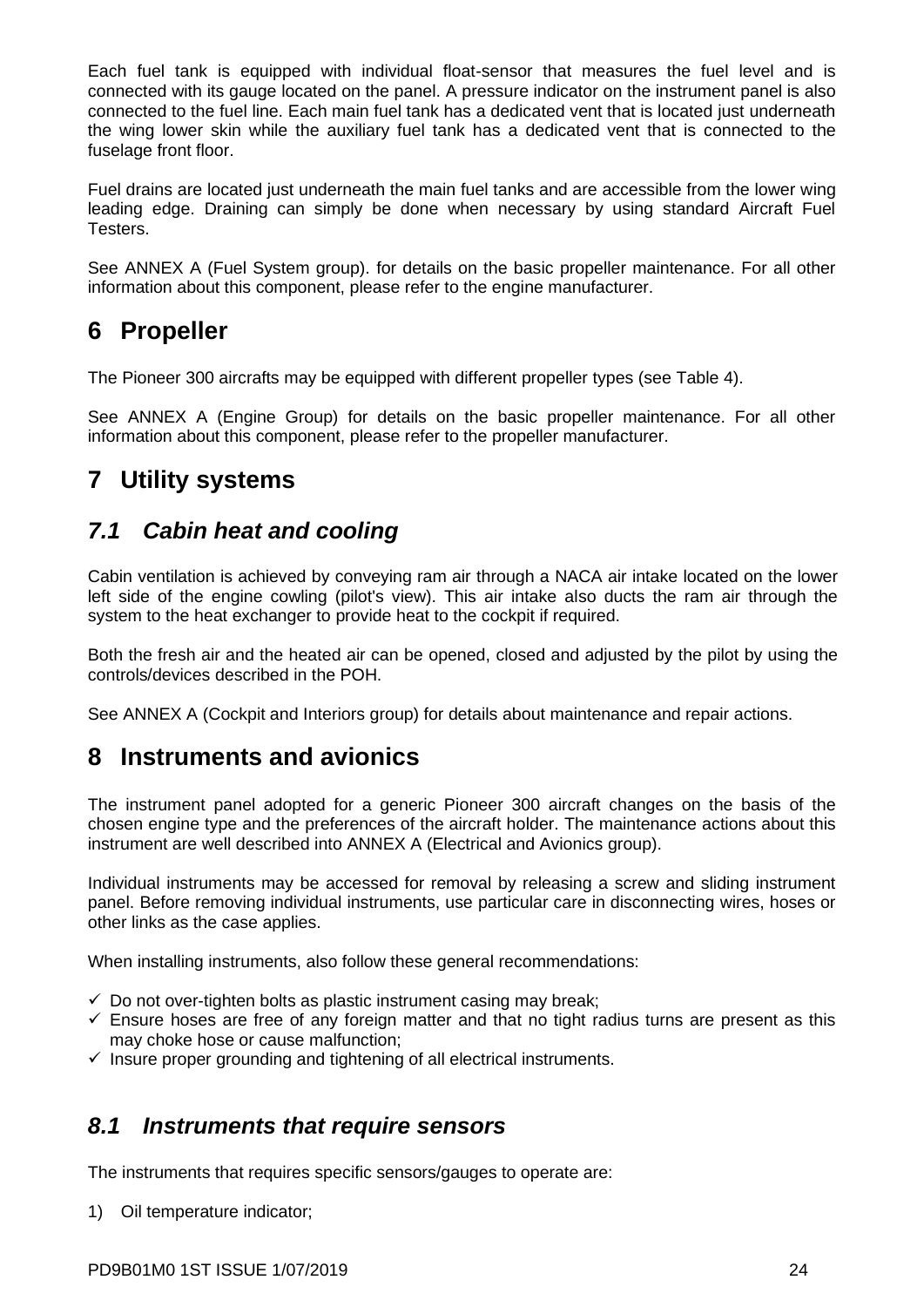- 2) Coolant/Cylinder head temperature indicator;
- 3) Oil pressure indicator;
- 4) Fuel pressure indicator;
- 5) Engine Rpm indicator;

Sensors related to the above mentioned instruments are located as follow, see ANNEX A (Engine group):

- 1) Oil temperature sensor is located on the Engine oil pump tube and is marked with "TO" on the pump flange;
- 2) Coolant/Cylinder head temperature sensors are located on cylinders 2 or 3;
- 3) Oil pressure sensor is located on oil tube;
- 4) Fuel pressure sensor is shown in ANNEX A (Engine group);
- <span id="page-26-0"></span>5) Engine Rpm sensor shown in ANNEX A (Engine group).

### *8.2 Pitot-static system*

The Pitot system senses dynamic pressure through a custom tube that is aligned with the flow of air and is located under the leading edge of the right wing. The pitot installation and layout is described in ANNEX A (Dashboard & Instrument group).

The static pressure source for each instrument is derived by a dedicated tube used to measure only static pressure and not dynamic pressure. Because of this, the indications for airspeed, altitude, and rate of climb are not affected by opening the windows, door, or cabin air vents.

Because of moisture formation possibility into the airspeed system, a drainage operation should be performed very frequently. It is made by disconnecting the cap that closes the "T" fitting just outside the fuselage lower skin, below the right wing root.

Servicing the system is very effortless and, according to the checklist reported in ANNEX A (Dashboard and Instruments group), it can be carried out by simply removing the tubes from the instruments and blowing air in the direction of the ports and never vice versa, clearing possible obstructions and checking line condition.

Visually and frequently check the pitot tube and static ports to assure they are clear of possible obstructions.

For safety reasons and in order to ensure correct airspeed readings, it is important to check the airspeed system for leaks adopting the following procedure:

- $\checkmark$  connect a piece of rubber hose approximately 30 centimetres (12 inches) long to the pitot tube,
- $\checkmark$  close off the opposite end of the hose,
- $\checkmark$  slowly roll it up until the airspeed indicator shows cruise speed.

A steady reading is an indication the system has no leaks.

#### **WARNING**

#### **AVOID BLOWING AIR THROUGH PITOT OR STATIC PORTS, AS THIS CAUSES IMMEDIATE DAMAGE TO THE AIRSPEED INDICATOR.**

### <span id="page-26-1"></span>**9 Electrical system**

The main sources of electrical energy are a 12-volt DC battery and a 14-volt DC alternator.

The system has over voltage protection and an integral voltage regulator. The main battery is located inside the engine cowling and positioned on the firewall left bottom area (pilot view). The relevant electric powered devices get their direct power through the circuit breakers.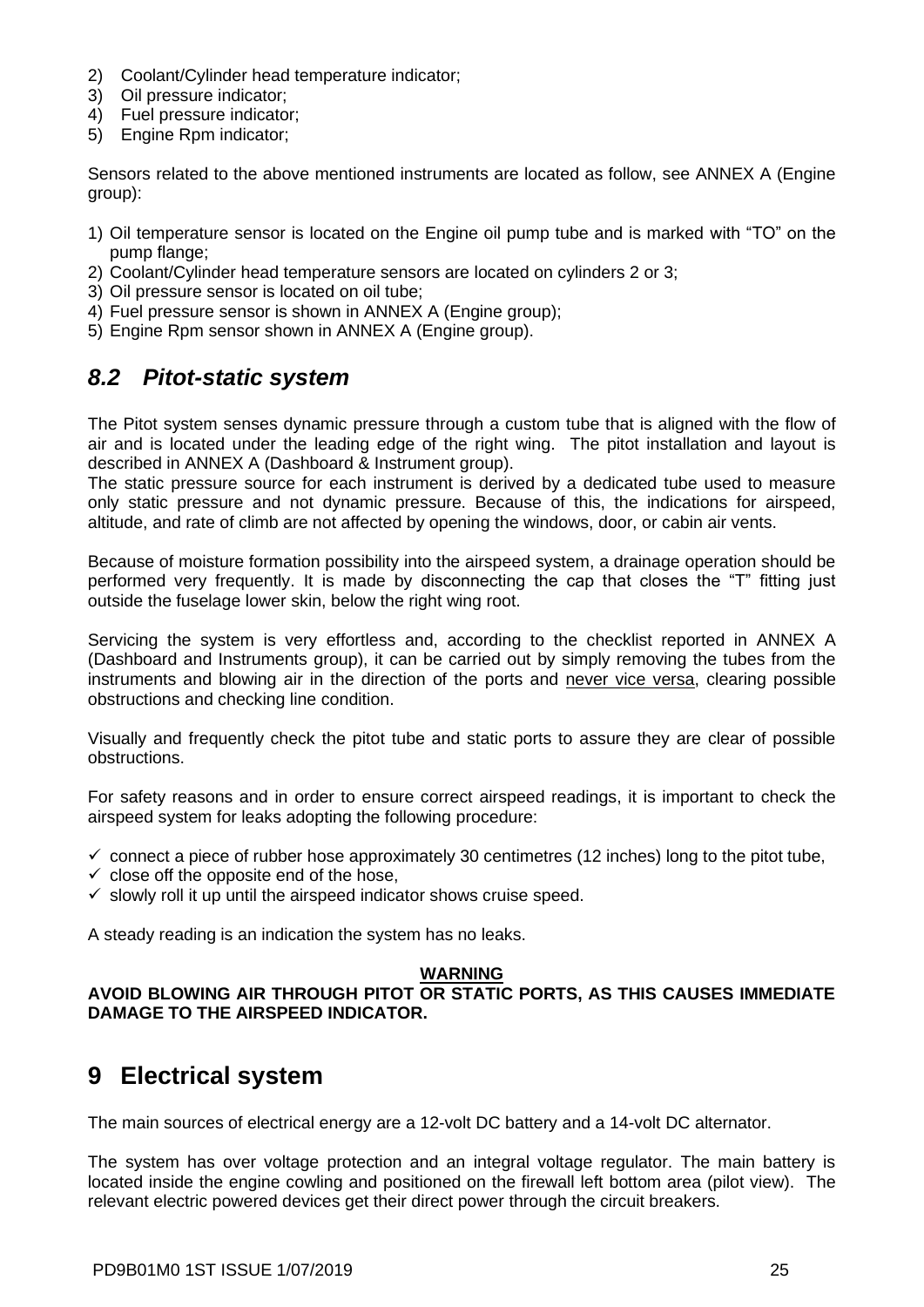By turning ON the Master Switch, while the engine is running, a red warning light, located just above the Ignition Switch, will flash on if the generator has failed or the regulator/rectifier is not operating. Just alongside the red light there is a green light that will flash on when the battery is rightly connected.

Breakers and switches are listed into ANNEX C12 of your POH, within the panel description.

The schematic diagram of the electrical system including the typical legend of electrical components is shown in ANNEX A (Electrical & Avionics group).

### <span id="page-27-0"></span>*9.1 Battery check, removal and installation*

Battery check should be performed every 100 hours or more frequently if operating in warm climates. See ANNEX A (Electrical & Avionics group) for detailed maintenance procedures and information.

### <span id="page-27-1"></span>*9.2 Internal AC Generator*

The generator is a permanent magnet type and supplies alternate current to a regulator/rectifier. Servicing or repair of the generator must be carried out only by Rotax authorized personnel and based on the Rotax approved Maintenance Manuals.

### <span id="page-27-2"></span>*9.3 Exterior lights*

Exterior lights, whose electric wiring drawing is illustrated by many operational sheets into ANNEX A (Electrical & Avionics group), consist of:

#### ✓ **Navigation Lights**

Navigation lights are installed on the wing, controlled by a single switch located on instrument panel and protected by a breaker. A green light is located on right wing tip, whilst a red light is on the left wing tip**;**

#### ✓ **Landing lights**

The landing lights are located on the lower engine cowling. Each light is protected by a breaker. Switches and breakers are located on the instrument panel;

#### ✓ **Strobe lights**

The strobe lights are installed in the wing tips. Strobe lights are activated by a switch and are protected by a breaker. Switches and breakers are located on the instrument panel. A test of the strobe light may have to be done while the engine is running since the battery may or not have enough voltage to power the strobe lights.

### <span id="page-27-3"></span>*9.4 Stall warnings (if installed)*

The stall warning system consists of an airflow sensor and of an electric horn. The airflow sensor is mounted on the leading edge of the right wing. As the aircraft approaches to a stall speed, the sensor activates the acoustic alarm system which is made up of a cabin-installed horn. In case of removal or replacement of the stall sensor, it is recommended to reinstall it so as to be effective in detecting stall condition from 1 to 3 kts before the stall speed indicated in the POH. Never paint the stall-warning sensor under any circumstance. Details are described in the ANNEX A (Electrical & Avionics group).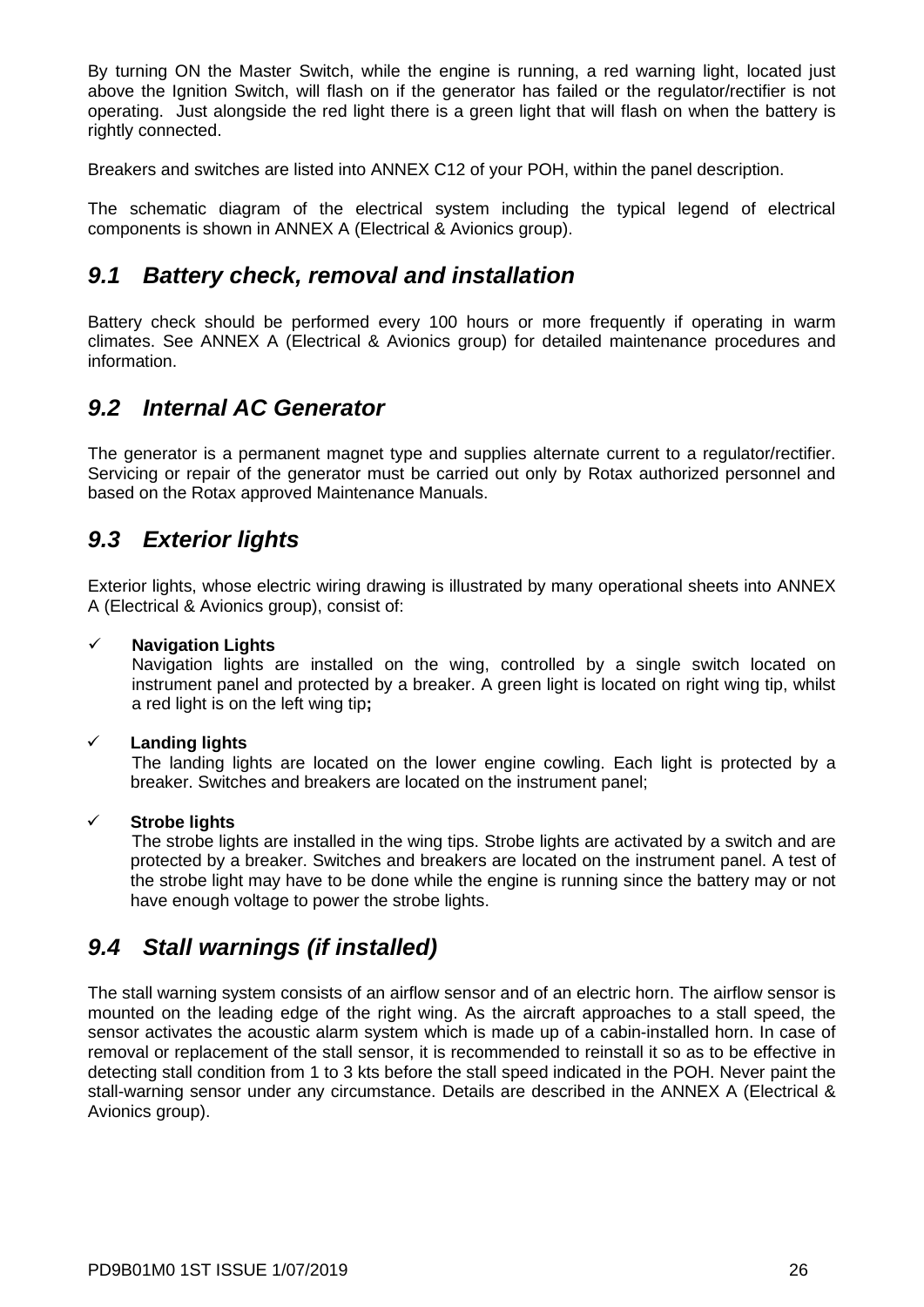### <span id="page-28-0"></span>*9.5 Flap computer (if installed)*

The flaps are simultaneously actuated by an electromechanical actuator and controlled electrically by the pilot through a special single switch (flap computer) located on the instrument panel. Power entering to the flap actuators is protected by a breaker. The flap computer allows the flaps to be deployed in steps at pre-configured values. The flap computer is pre-set by the company. In case reset is necessary, consult the OEM User Manual. Additional information is included in the in the ANNEX A (Electrical & Avionics group) in order to manage this operation.

### <span id="page-28-1"></span>*9.6 External power source (for engine startup)*

Plug the Alpi Aviation standard connector (supplied in bundle with the aircraft) into the cowl port side. Be sure that the red wire connects with the positive and black one with the negative in the external power unit. Start as for normal operation. Be careful about the propeller when removing the external plug. Additional information is included in the in the ANNEX A (Electrical & Avionics group) in order to manage this operation.

#### **CAUTION**

WHEELS MUST BE CHOCKED. BRAKES MUST BE ON. FACE AIRCRAFT INTO WIND. ENSURE PROPELLER IS CLEAR. ENSURE QUALIFIED PERSON IS IN THE PILOT'S SEAT.

## <span id="page-28-2"></span>**10 Structural repair**

### <span id="page-28-3"></span>*10.1 Type of maintenance*

According to ASTM F2483-12 definition, already recalled in para. 1.1, the maintenance, repair or alteration prescribed for this operations are defined **Heavy**.

### <span id="page-28-4"></span>*10.2 Minimum level of certification*

- Repairman, Light Sport Aircraft-Maintenance (RLSA-M) or higher;
- For composite and wood components Alpi Aviation task specific training is required;
- <span id="page-28-5"></span>- Authorized Alpi Aviation Service Centres are equipped to perform this type of repairs.

### *10.3 Repair procedures*

No structural repairs are authorized without further consultation with the manufacturer.

Structural repairs on composites or wood parts of this aircraft cannot be defined by standard procedures. The combination of materials on this aircraft is in some areas unique. Therefore, in any case, the individual repair procedure has to be agreed with the airframe manufacturer upfront. Approval of the manufacturer is also necessary to ensure compliance with applicable standards and regulations.

### <span id="page-28-6"></span>*10.4 Materials necessary for small repairs*

The minimum set of materials to accomplish small repairs are herein listed. For further details contact the facility, see [A.2 Original Equipment Manufacturer.](#page-8-3)

- o Filler (suitable for wood, steel, aluminum and plywood);
- o Fabric Glue;
- o Fabric primer;
- o Epoxy resin (with catalyzer);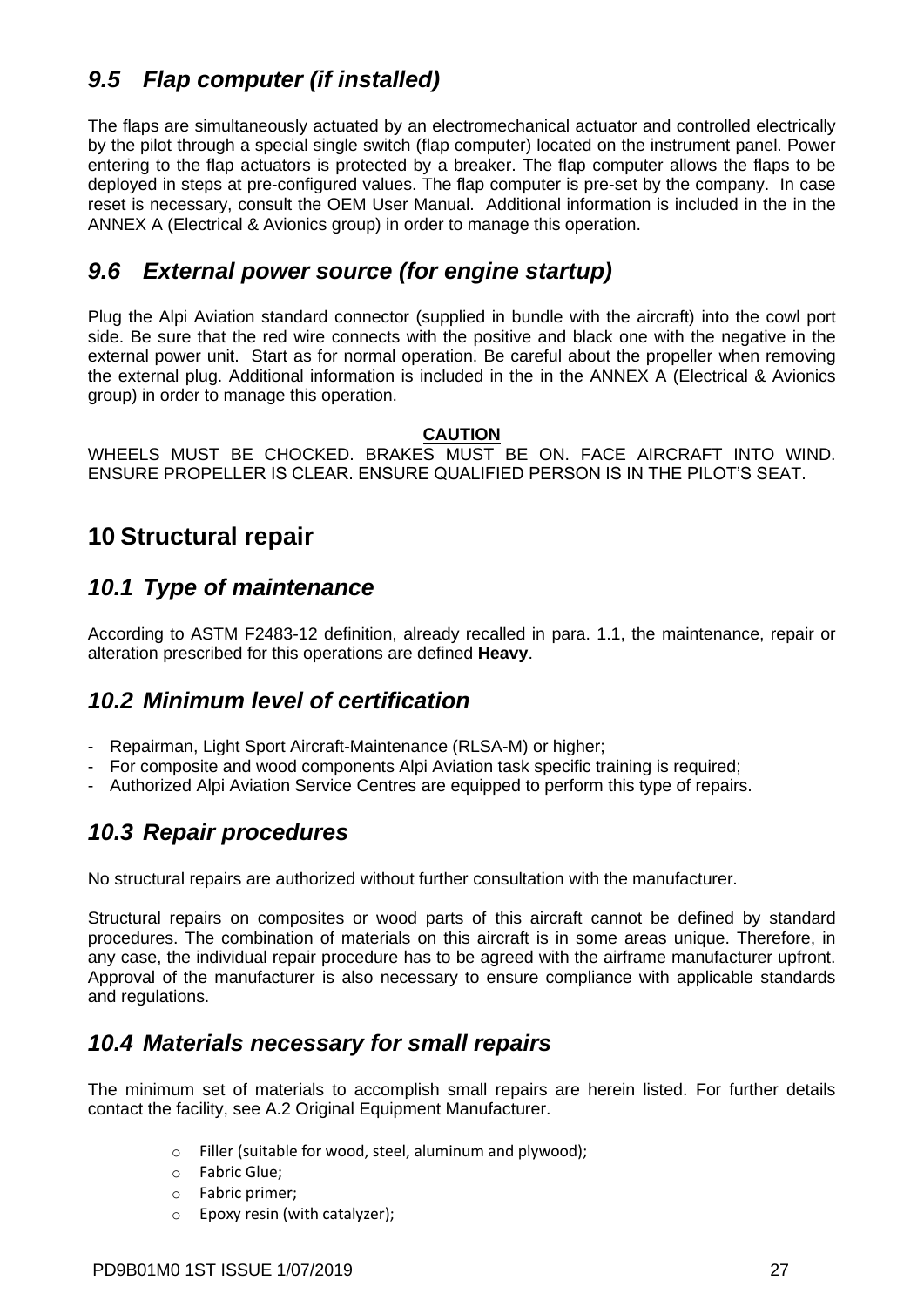- o White finishing;
- o Glass fiber fabric balanced (100 gr/sqm);
- o Metric Screws and bolts (M3 to M6);
- o Self-tapping screws

# <span id="page-29-0"></span>**11 Painting and coatings**

See ANNEX A (Fuselage Body group).

# <span id="page-29-1"></span>**12 Feedback form**

See ANNEX C.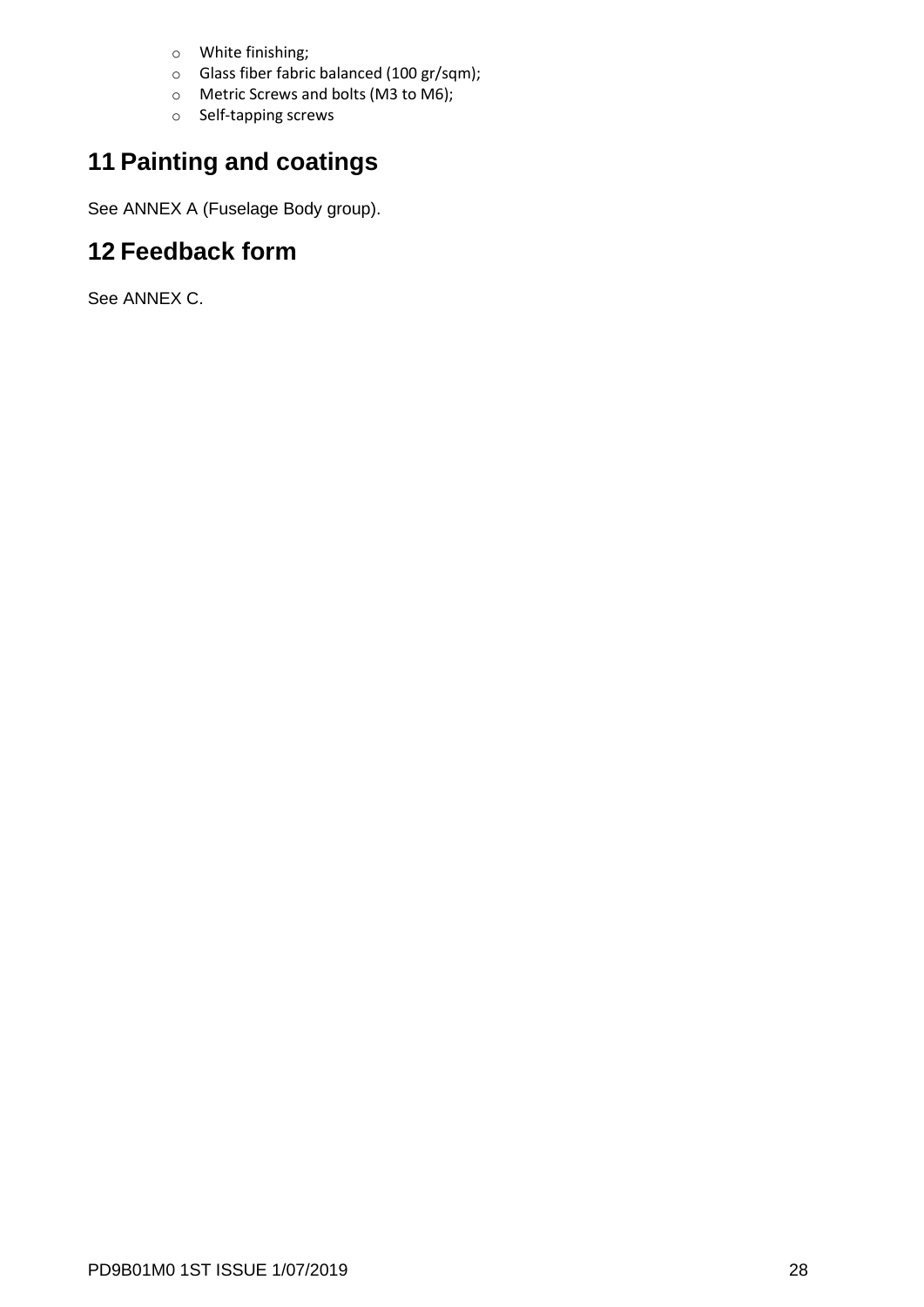# <span id="page-30-0"></span>**ANNEX A: CHECKLIST OF MAINTENANCE OPERATIONAL SHEETS, PD9001A0**

The OP sheet attached to this annex is aimed to collect and resume all the time intervals and the practical operations to be performed on the most general Pioneer 300 aircraft family. Each operation scheduled within that document is associated with the proper illustrative operational sheet that explain, by words and images, the correct way to accomplish the maintaining tasks. Instructions to the reading of these technical documents has been given in para [1.2.](#page-11-3)

Please check only those functional groups regarding your actual aircraft configuration and follow the instructions.

#### **WARNING**

**SOME OPERATIONAL SHEETS ARE REFERRED TO "P300 KITE" MODEL THAT IS THE OLD DESIGNATION FOR THE ACTUAL P300FG CONFIGURATION.**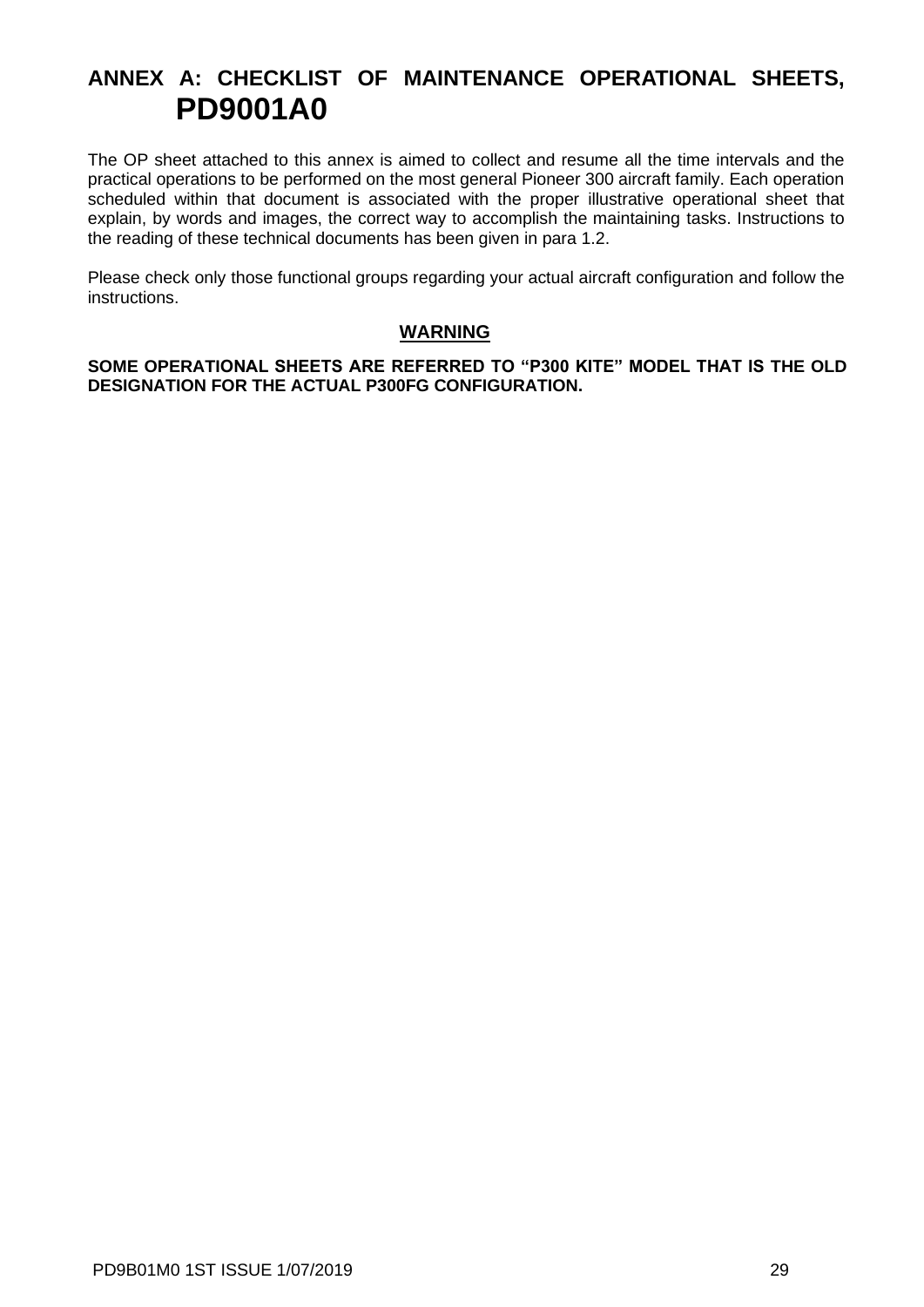# <span id="page-31-0"></span>**ANNEX B: REPORTING FLIGHT/SAFETY CONCERNS**

| <b>FLIGHT/SAFETY CONCERNS REPORTING FORM</b> |                                                                                 |                       |  |
|----------------------------------------------|---------------------------------------------------------------------------------|-----------------------|--|
| <b>NAME</b> (last, first)                    |                                                                                 |                       |  |
|                                              |                                                                                 |                       |  |
| <b>COMPANY/ORGANIZATION</b>                  |                                                                                 |                       |  |
|                                              |                                                                                 |                       |  |
| <b>ADDRESS (NUMBER AND STREET)</b>           |                                                                                 |                       |  |
|                                              |                                                                                 |                       |  |
|                                              |                                                                                 |                       |  |
| <b>CITY</b>                                  |                                                                                 |                       |  |
|                                              |                                                                                 |                       |  |
| <b>STATE/PROVINCE</b>                        |                                                                                 | <b>POSTAL CODE</b>    |  |
|                                              |                                                                                 |                       |  |
| <b>COUNTRY</b>                               |                                                                                 |                       |  |
| <b>TELEPHONE N°</b>                          |                                                                                 |                       |  |
|                                              |                                                                                 |                       |  |
| <b>EMAIL</b>                                 |                                                                                 |                       |  |
|                                              |                                                                                 |                       |  |
|                                              | <b>DESCRIPTION OF FLIGHT/SAFETY CONCERNS FOUND DURING INSPECTIONS/MAINTEN.:</b> |                       |  |
|                                              |                                                                                 |                       |  |
|                                              |                                                                                 |                       |  |
|                                              |                                                                                 |                       |  |
|                                              |                                                                                 |                       |  |
|                                              |                                                                                 |                       |  |
|                                              |                                                                                 |                       |  |
| <b>SIGNATURE</b>                             |                                                                                 | <b>DATE</b>           |  |
|                                              |                                                                                 |                       |  |
|                                              | <b>FOR THE COMPANY ONLY</b>                                                     |                       |  |
| <b>RECEIVED AND MANAGED BY:</b>              |                                                                                 | <b>DATE RECEIVED:</b> |  |
|                                              |                                                                                 |                       |  |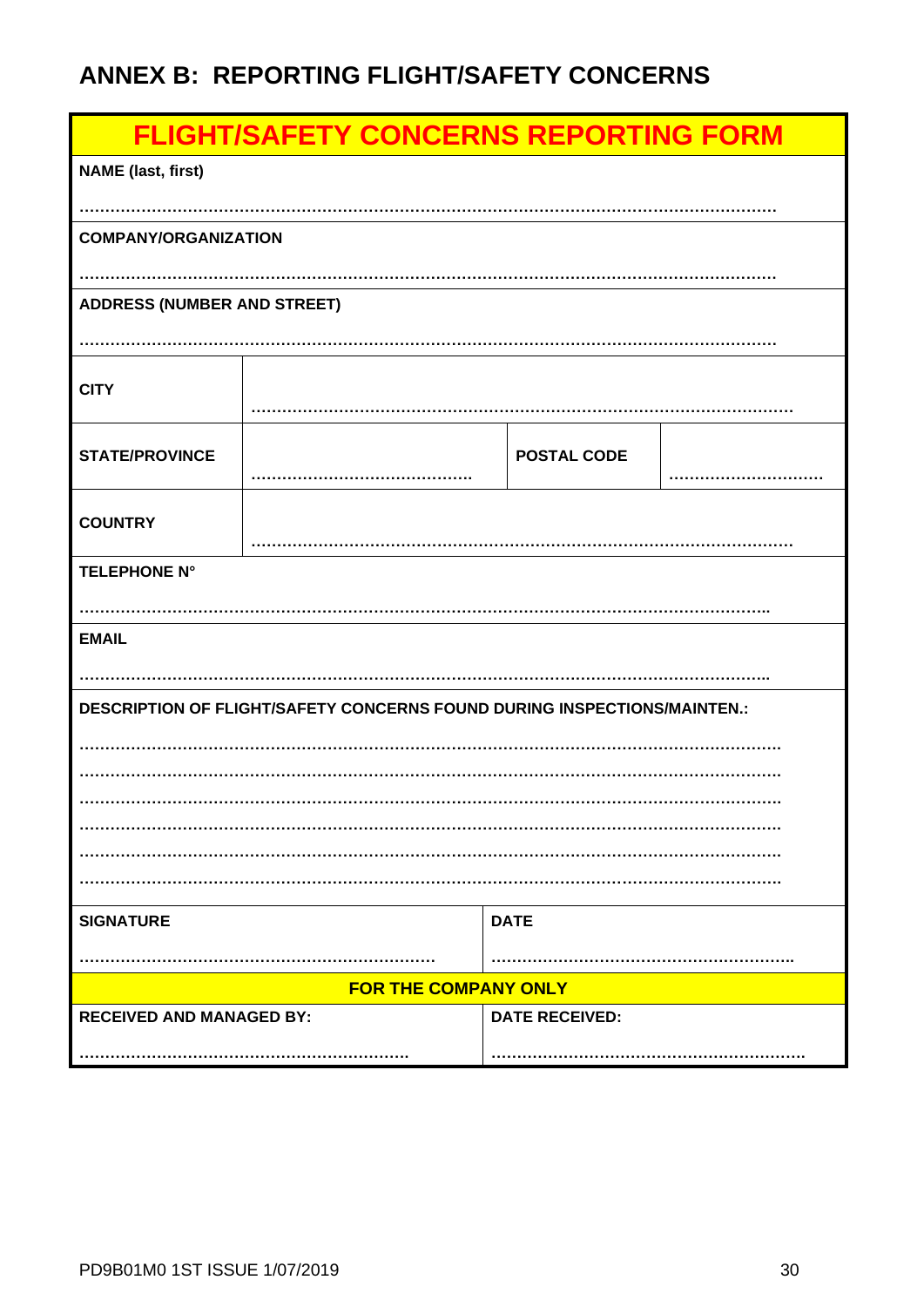# <span id="page-32-0"></span>ANNEX C: IMPROVEMENTS, CORRECTIONS AND FEEDBACKS

| <b>IMPROVEMENTS OR CORRECTIONS, FEEDBACK</b> |                                                                 |                       |  |  |
|----------------------------------------------|-----------------------------------------------------------------|-----------------------|--|--|
| <b>NAME</b> (last, first)                    |                                                                 |                       |  |  |
|                                              |                                                                 |                       |  |  |
| <b>COMPANY/ORGANIZATION</b>                  |                                                                 |                       |  |  |
|                                              |                                                                 |                       |  |  |
| <b>ADDRESS (NUMBER AND STREET)</b>           |                                                                 |                       |  |  |
|                                              |                                                                 |                       |  |  |
| <b>CITY</b>                                  |                                                                 |                       |  |  |
|                                              |                                                                 |                       |  |  |
| <b>STATE/PROVINCE</b>                        |                                                                 | <b>POSTAL CODE</b>    |  |  |
|                                              |                                                                 |                       |  |  |
| <b>COUNTRY</b>                               |                                                                 |                       |  |  |
|                                              |                                                                 |                       |  |  |
| <b>TELEPHONE N°</b>                          |                                                                 |                       |  |  |
|                                              |                                                                 |                       |  |  |
| <b>EMAIL</b>                                 |                                                                 |                       |  |  |
|                                              |                                                                 |                       |  |  |
|                                              | DESCRIPTION OF SUGGESTED IMPROVEMENT, CORRECTIONS OR FEEDBACKS: |                       |  |  |
|                                              |                                                                 |                       |  |  |
|                                              |                                                                 |                       |  |  |
|                                              |                                                                 |                       |  |  |
|                                              |                                                                 |                       |  |  |
|                                              |                                                                 |                       |  |  |
|                                              |                                                                 |                       |  |  |
|                                              |                                                                 |                       |  |  |
|                                              |                                                                 |                       |  |  |
| <b>SIGNATURE</b>                             |                                                                 | <b>DATE</b>           |  |  |
|                                              |                                                                 |                       |  |  |
|                                              | <b>FOR THE COMPANY ONLY</b>                                     |                       |  |  |
| <b>RECEIVED AND MANAGED BY:</b>              |                                                                 | <b>DATE RECEIVED:</b> |  |  |
|                                              |                                                                 |                       |  |  |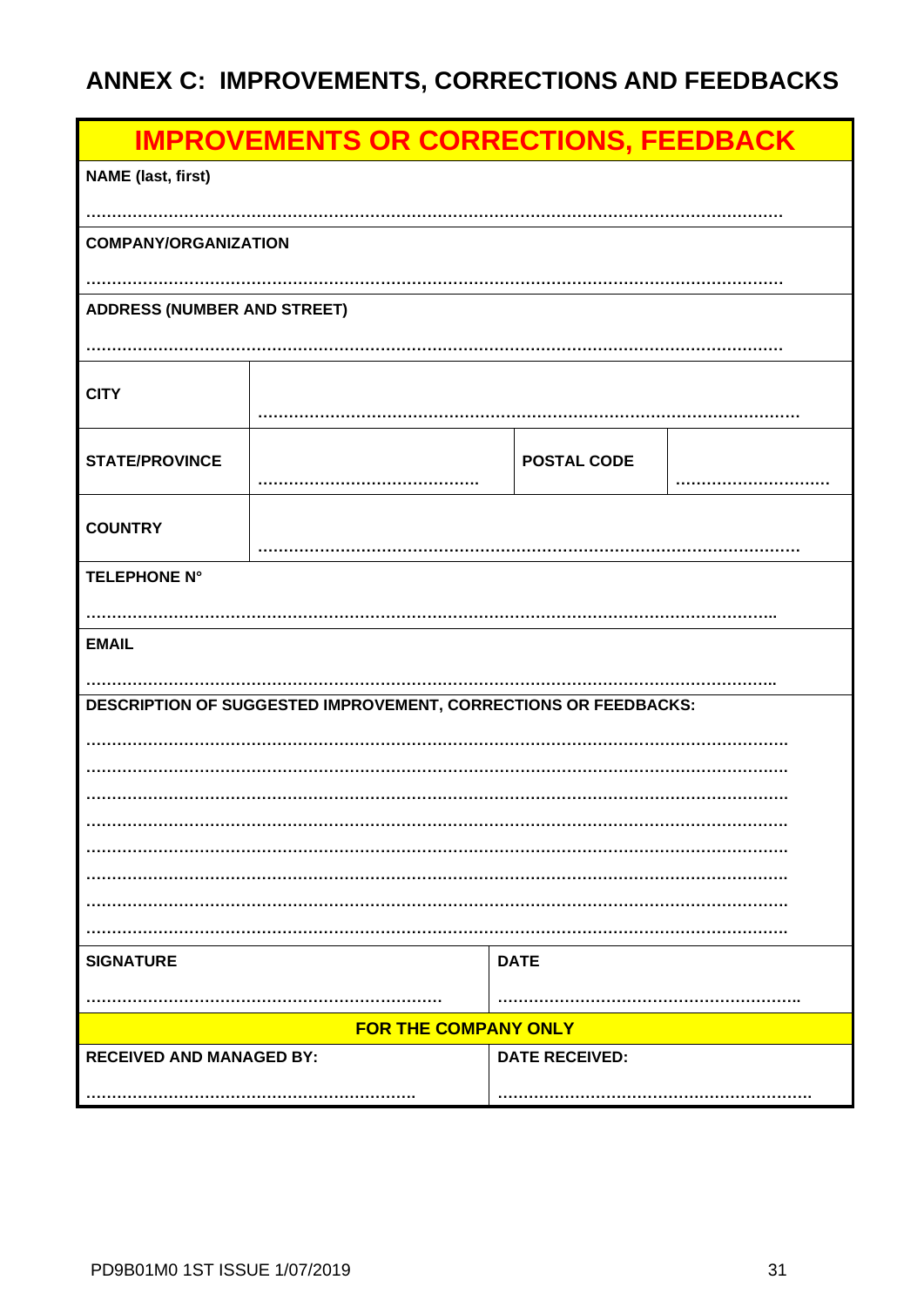# <span id="page-33-0"></span>**ANNEX D: CHANGE OF ADDRESS/OWNERSHIP**

| <b>CHANGE OF ADRESS/OWNERSHIP FORM</b> |                             |                                       |                     |
|----------------------------------------|-----------------------------|---------------------------------------|---------------------|
| <b>AIRCRAFT SERIAL NUMBER:</b>         |                             |                                       |                     |
| <b>AIRCRAFT REGISTRATION NUMBER:</b>   |                             |                                       |                     |
| <b>CURRENT OWNER: (Last, First):</b>   |                             | <b>NEW OWNER: (Last, First):</b>      |                     |
| PREVIOUS ADDRESS: (STREET, NUMBER):    |                             | <b>NEW ADDRESS: (STREET, NUMBER):</b> |                     |
| CITY:                                  |                             |                                       |                     |
|                                        |                             | CITY:                                 |                     |
| <b>STATE/PROVINCE:</b>                 | <b>POSTAL CODE:</b>         | <b>STATE/PROVINCE:</b>                | <b>POSTAL CODE:</b> |
|                                        |                             |                                       |                     |
| <b>COUNTRY:</b>                        |                             | <b>COUNTRY:</b>                       |                     |
|                                        |                             |                                       |                     |
| <b>TELEPHONE N°:</b>                   |                             | <b>TELEPHONE N°:</b>                  |                     |
|                                        |                             |                                       |                     |
| <b>EMAIL:</b>                          |                             | <b>EMAIL:</b>                         |                     |
|                                        |                             |                                       |                     |
| <b>SIGNATURE</b>                       |                             | <b>DATE</b>                           |                     |
|                                        |                             |                                       |                     |
|                                        | <b>FOR THE COMPANY ONLY</b> |                                       |                     |
| <b>RECEIVED AND MANAGED BY:</b>        |                             | <b>DATE RECEIVED:</b>                 |                     |
|                                        |                             |                                       |                     |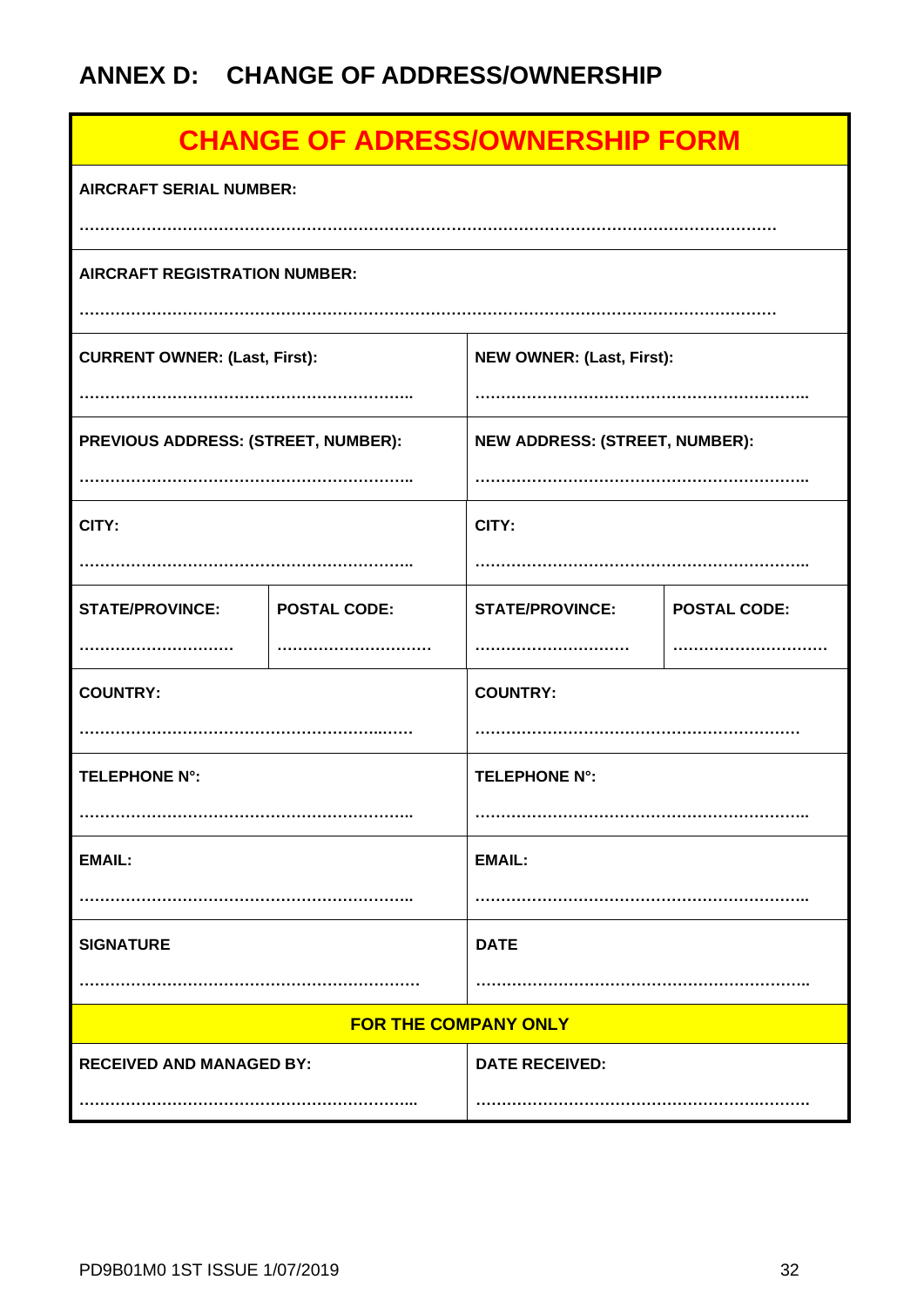# <span id="page-34-0"></span>ANNEX E: NOTICES APPLICATION LOG (1 OF ... )

| <b>NOTICE N°</b> | <b>ISSUE</b><br><b>DATE</b> | <b>INTRODUC.</b><br><b>DATE</b> | <b>INTRODUC. BY</b><br>(NAME/SURNAME) | <b>SIGN</b> |
|------------------|-----------------------------|---------------------------------|---------------------------------------|-------------|
|                  |                             |                                 |                                       |             |
| NOTE:            | //                          | . /                             |                                       |             |
|                  |                             |                                 |                                       |             |
|                  |                             |                                 |                                       |             |
| <b>NOTICE N°</b> | <b>ISSUE</b><br><b>DATE</b> | <b>INTRODUC.</b><br><b>DATE</b> | <b>INTRODUC. BY</b><br>(NAME/SURNAME) | <b>SIGN</b> |
| .                | . / /                       | //                              |                                       |             |
| NOTE:            |                             |                                 |                                       |             |
|                  |                             |                                 |                                       |             |
|                  | <b>ISSUE</b>                | <b>INTRODUC.</b>                | <b>INTRODUC. BY</b>                   |             |
| <b>NOTICE N°</b> | <b>DATE</b>                 | <b>DATE</b>                     | (NAME/SURNAME)                        | <b>SIGN</b> |
|                  | //                          | //                              |                                       |             |
| . 7<br>NOTE:     |                             |                                 |                                       |             |
|                  |                             |                                 |                                       |             |
|                  |                             |                                 |                                       |             |
| <b>NOTICE N°</b> | <b>ISSUE</b><br><b>DATE</b> | <b>INTRODUC.</b><br><b>DATE</b> | <b>INTRODUC. BY</b><br>(NAME/SURNAME) | <b>SIGN</b> |
|                  | //                          | //                              |                                       |             |
| NOTE:            |                             |                                 |                                       |             |
|                  |                             |                                 |                                       |             |
|                  |                             |                                 |                                       |             |
|                  |                             |                                 |                                       |             |
| <b>NOTICE N°</b> | <b>ISSUE</b><br><b>DATE</b> | <b>INTRODUC.</b><br><b>DATE</b> | <b>INTRODUC. BY</b><br>(NAME/SURNAME) | <b>SIGN</b> |
|                  |                             |                                 |                                       |             |
| NOTE:            |                             |                                 |                                       |             |
|                  |                             |                                 |                                       |             |
|                  |                             |                                 |                                       |             |
| <b>NOTICE N°</b> | <b>ISSUE</b><br><b>DATE</b> | <b>INTRODUC.</b><br><b>DATE</b> | <b>INTRODUC. BY</b><br>(NAME/SURNAME) | <b>SIGN</b> |
|                  |                             |                                 |                                       |             |
| NOTE:            |                             |                                 |                                       |             |
|                  |                             |                                 |                                       |             |

NOTE: Add more pages whenever required numbering each page in the field above.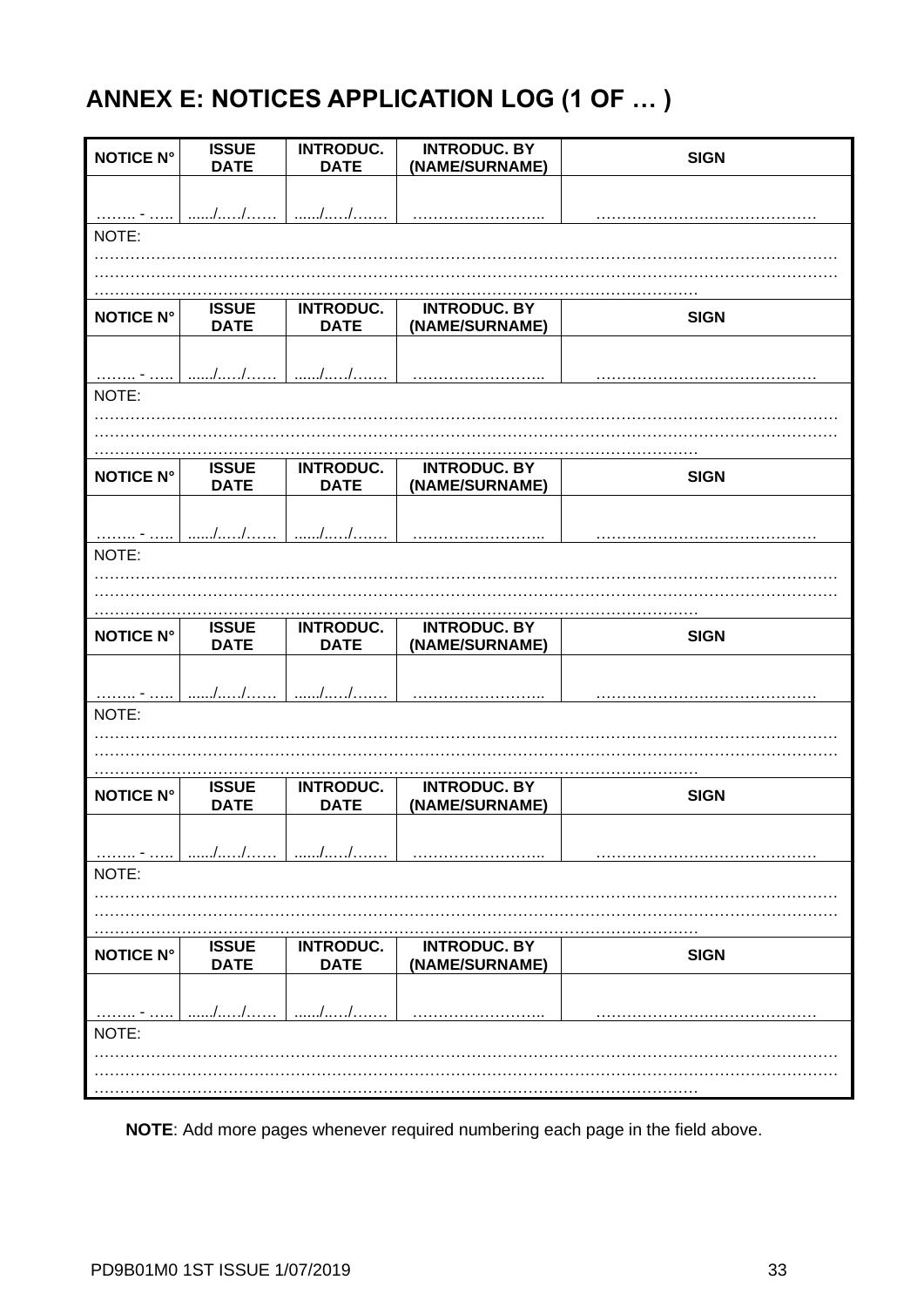# <span id="page-35-0"></span>ANNEX F: MAINTENANCE LOG (1 OF ... )

| <b>DATE OF</b>     | <b>TYPE OF</b>     | <b>H-METER</b> | <b>EXECUTED</b>          |             |
|--------------------|--------------------|----------------|--------------------------|-------------|
| <b>MAINTENANCE</b> | <b>MAINTENANCE</b> | <b>RECORD</b>  | BY (NAME/SURNAME)        | <b>SIGN</b> |
| //                 |                    |                |                          |             |
| NOTE:              |                    |                |                          |             |
|                    |                    |                |                          |             |
|                    |                    |                |                          |             |
| <b>DATE OF</b>     | <b>TYPE OF</b>     | <b>H-METER</b> | <b>EXECUTED</b>          | <b>SIGN</b> |
| <b>MAINTENANCE</b> | <b>MAINTENANCE</b> | <b>RECORD</b>  | <b>BY (NAME/SURNAME)</b> |             |
| //                 |                    |                |                          |             |
|                    |                    |                |                          |             |
|                    |                    |                |                          |             |
|                    |                    |                |                          |             |
| <b>DATE OF</b>     | <b>TYPE OF</b>     | <b>H-METER</b> | <b>EXECUTED</b>          |             |
| <b>MAINTENANCE</b> | <b>MAINTENANCE</b> | <b>RECORD</b>  | BY (NAME/SURNAME)        | <b>SIGN</b> |
| //                 |                    |                |                          |             |
|                    |                    |                |                          |             |
|                    |                    |                |                          |             |
|                    |                    |                |                          |             |
|                    |                    |                |                          |             |
| <b>DATE OF</b>     | <b>TYPE OF</b>     | <b>H-METER</b> | <b>EXECUTED</b>          | <b>SIGN</b> |
| <b>MAINTENANCE</b> | <b>MAINTENANCE</b> | <b>RECORD</b>  | <b>BY (NAME/SURNAME)</b> |             |
| //                 |                    |                |                          |             |
| <b>NOTE: </b>      |                    |                |                          |             |
|                    |                    |                |                          |             |
|                    |                    |                |                          |             |
| <b>DATE OF</b>     | <b>TYPE OF</b>     | <b>H-METER</b> | <b>EXECUTED</b>          |             |
| <b>MAINTENANCE</b> | <b>MAINTENANCE</b> | <b>RECORD</b>  | BY (NAME/SURNAME)        | <b>SIGN</b> |
| //                 |                    |                |                          |             |
| NOTE:              |                    |                |                          |             |
|                    |                    |                |                          |             |
|                    |                    |                |                          |             |
| <b>DATE OF</b>     | <b>TYPE OF</b>     | <b>H-METER</b> | <b>EXECUTED</b>          |             |
| <b>MAINTENANCE</b> | <b>MAINTENANCE</b> | <b>RECORD</b>  | BY (NAME/SURNAME)        | <b>SIGN</b> |
| //                 |                    |                |                          |             |
| NOTE:              |                    |                |                          |             |
|                    |                    |                |                          |             |
|                    |                    |                |                          |             |
| <b>DATE OF</b>     | <b>TYPE OF</b>     | <b>H-METER</b> | <b>EXECUTED</b>          |             |
| <b>MAINTENANCE</b> | <b>MAINTENANCE</b> | <b>RECORD</b>  | BY (NAME/SURNAME)        | <b>SIGN</b> |
| //                 |                    |                |                          |             |
| NOTE:              |                    |                |                          |             |
|                    |                    |                |                          |             |
|                    |                    |                |                          |             |
|                    |                    |                |                          |             |

NOTE: Add more pages whenever required numbering each page in the field above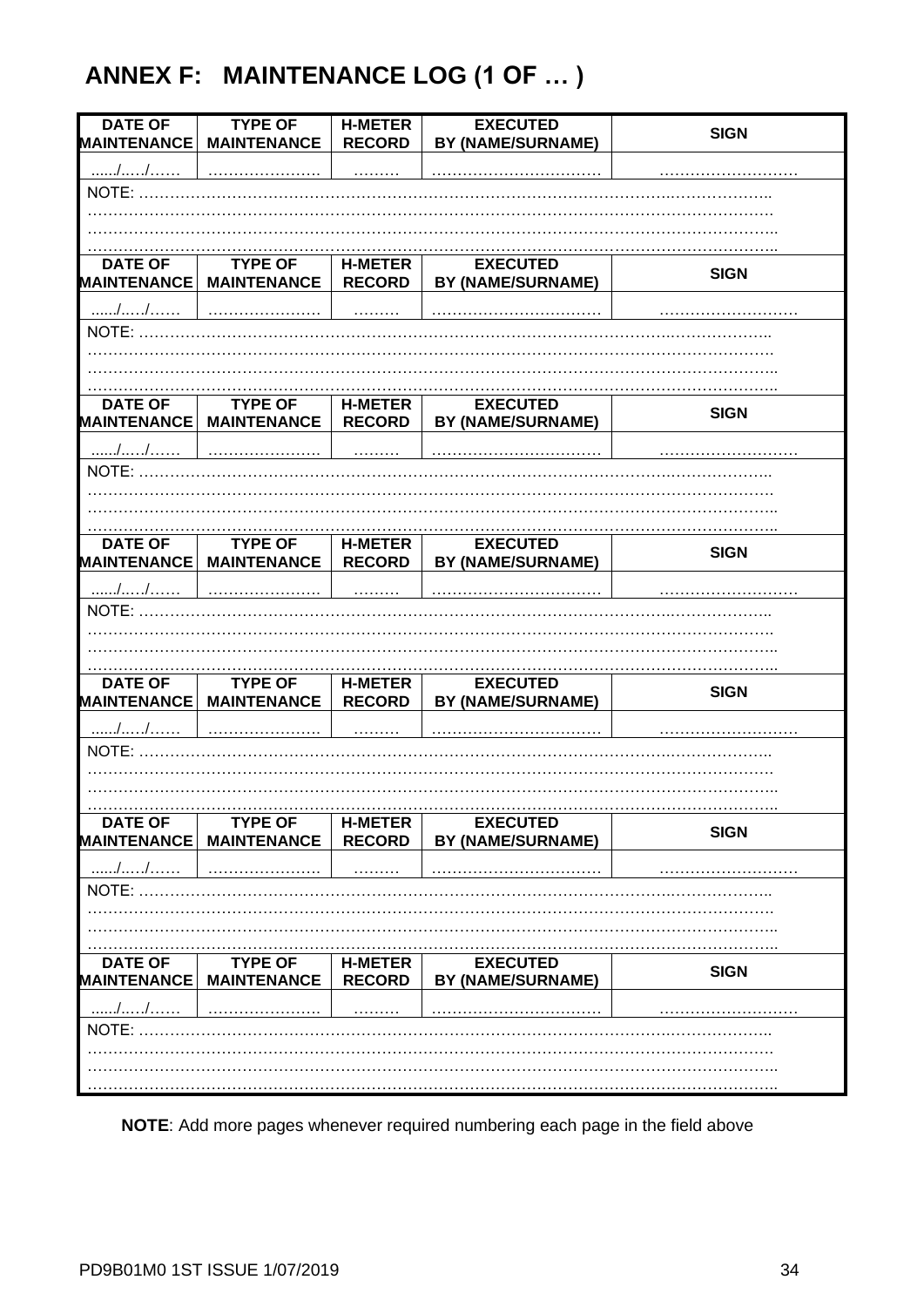# <span id="page-36-0"></span>**ANNEX G: APPLICABLE PLACARD AND MARKINGS**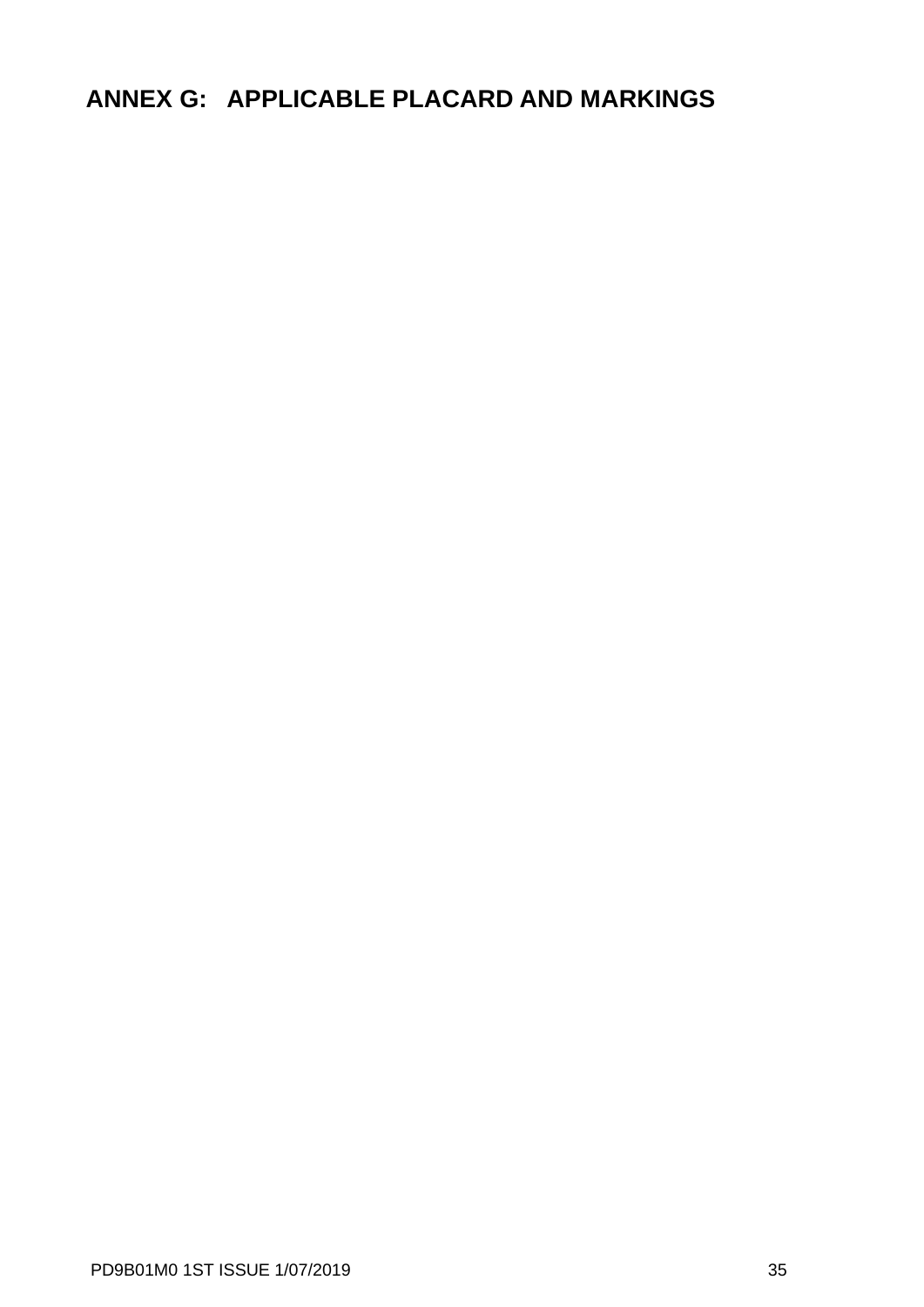# <span id="page-37-0"></span>**ANNEX H: SPECIAL TOOLS**